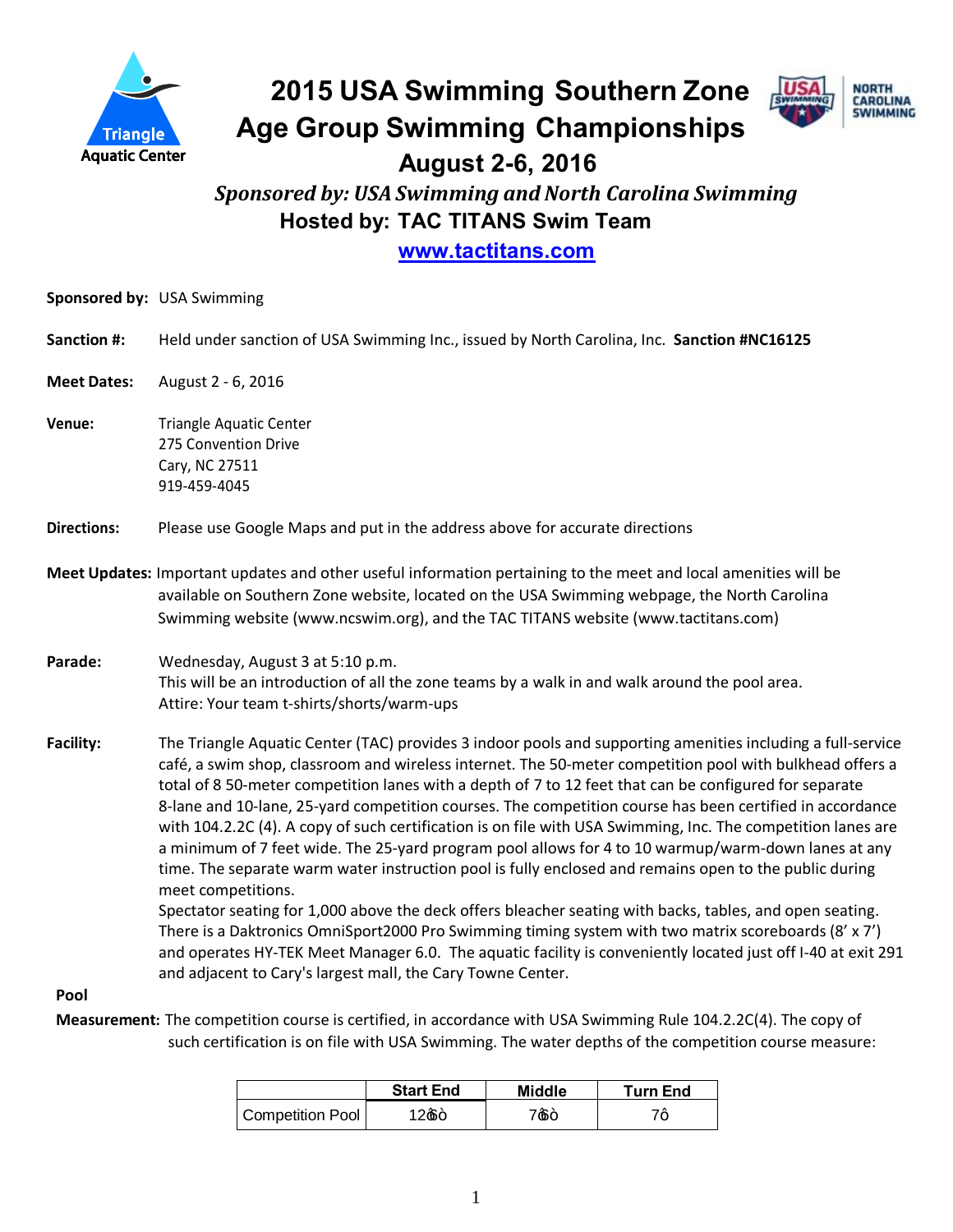- **Liability:** In granting a sanction for this meet, it is understood and agreed that USA Swimming, Inc., the Southern Zone, North Carolina Swimming, the TAC TITANS Swim Team, the City of Cary, and all meet officials shall be free from any liabilities or claims for damage arising by reason(s) of injuries to anyone during the conduct of this meet.
- **Sanction**: Held under the sanction of USA Swimming this meet is sanctioned by North Carolina Swimming and 2016 USA Swimming rules and any current relevant sections of the North Carolina Policies & Procedures Manual will apply. All swimmers must be registered for 2016 with USA Swimming by the entry deadline. No on-deck registration is allowed.
- **Meet Format: Finals:** Top eight swimmers from each event in the preliminary session will qualify for Finals. There will be only one championship heat per event during Finals. An additional Finals heat for the swimmers with disabilities may be swum. Additional information will be available at the General Meeting. With the approval of the Zone Age Group Chair, the Meet Referee and the Meet Director reserve the right to make changes to meet logistics, if deemed appropriate.

#### **Meet**

### **Management: Meet Director / Entries Chair**  Lana Sanders 919-696-0642 [sozones2016@gmail.com](mailto:sozones2016@gmail.com)

### **Other Important Contact Information:**

| Mark Frank - Meet Referee<br>mfrank2417@gmail.com       | <b>BJ Allenstein-Zone Age Group Chairman</b><br>bjbigsplash@hotmail.com |
|---------------------------------------------------------|-------------------------------------------------------------------------|
| John Roy-Zone Director-Coach<br>coachjohn@bellsouth.net | Clark Hammond-Zone Director-Non Coach<br>clarkhammond2797@gmail.com     |

**Officials:** Help from visiting officials is always welcome, and appreciated. All deck officials must be currently certified by USA Swimming, and have a current background check. All positions will be assigned through an application process. All officials are asked to submit their completed [application form](https://www.teamunify.com/TabGeneric.jsp?_tabid_=43797&team=szlsc) (via email to the Southern Zone Officials Chair, Wayne Shulby [\(wayne.shulby@gmail.com](mailto:wayne.shulby@gmail.com)) and the Meet Referee. All officials must attend a mandatory meeting one-hour before each session. The uniform for all preliminary sessions will be white polo shirt over navy shorts/pants/skirt, as appropriate with white shoes and socks. Finals uniform will be white polo shirt over navy pants/skirt (NO shorts), as appropriate with white shoes and socks. All officials will be issued credential tags. Only persons with credential tags will be allowed access to the deck. Officials should prominently display their meet credential while on deck. The wearing of name tags is encouraged.

> Official Certification: This meet has been approved as an Officials Qualifying Meet. Officials who are interested in being evaluated need to indicate that on their official's application (see above).

- **Captains:** Each LSC is required to designate at least one (1) and no more than three (3) athletes as captains. One (1) captain must attend the General Meeting. **General**
- **Meeting:** There will be a mandatory meeting in the Triangle Aquatic Center Gallery for all head coaches and at least one (1) captain from each LSC on the first day of the meet, Tuesday, August 2, at 9:00 AM.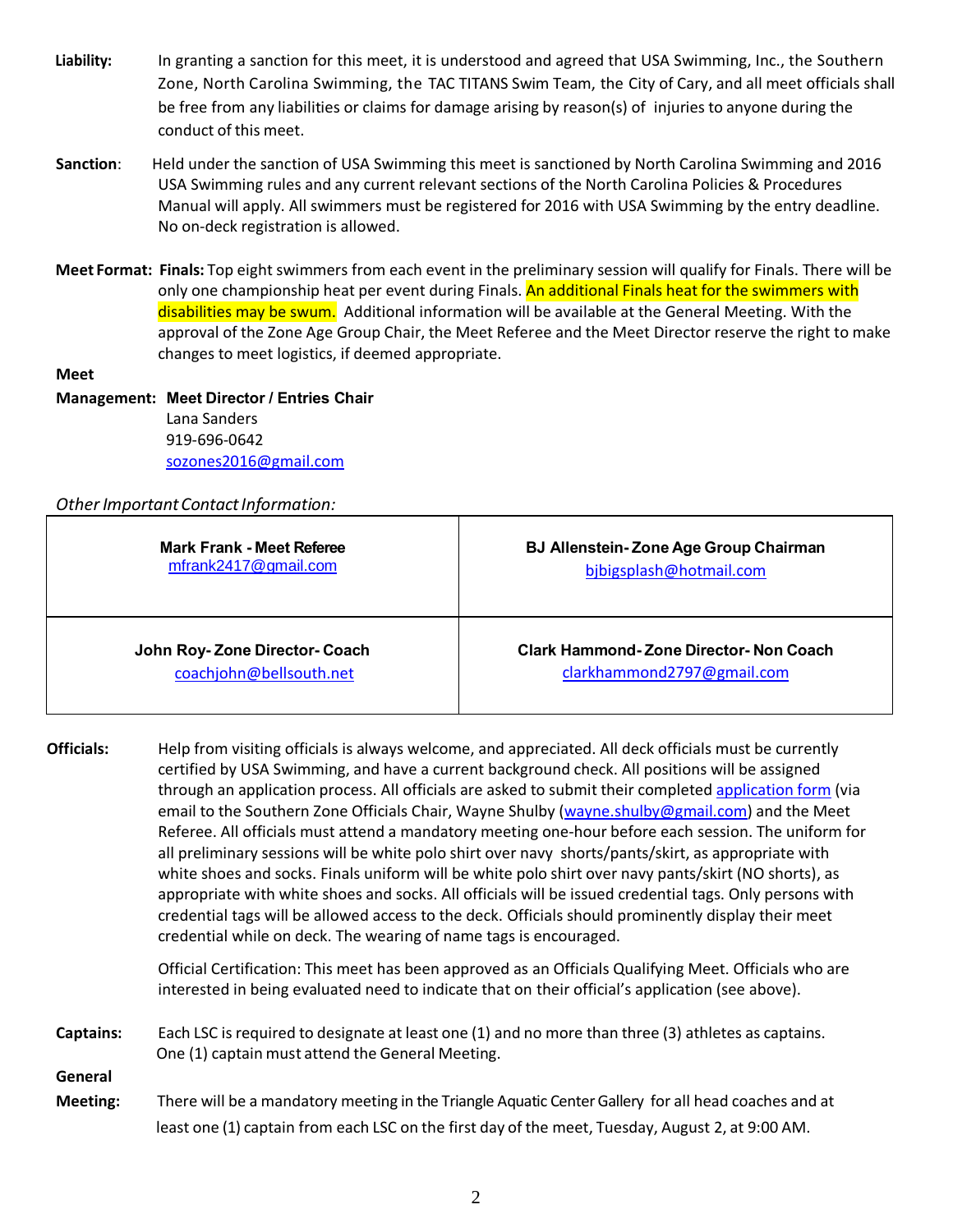| <b>Safety</b><br><b>Guidelines</b><br>and Warm Up<br><b>Procedures</b> | See attached Safety Guidelines and Warm-Up Procedures on pages 16-17.                                                                                                                                                                                                                                                                                                                                                                                                                                                                                                                                                                                                                                                                                                                                                                                                                                                                                |
|------------------------------------------------------------------------|------------------------------------------------------------------------------------------------------------------------------------------------------------------------------------------------------------------------------------------------------------------------------------------------------------------------------------------------------------------------------------------------------------------------------------------------------------------------------------------------------------------------------------------------------------------------------------------------------------------------------------------------------------------------------------------------------------------------------------------------------------------------------------------------------------------------------------------------------------------------------------------------------------------------------------------------------|
| Eligibility:                                                           | - All swimmers shall be USA Swimming year-round registered athletes.<br>- Each LSC may select a maximum of forty-eight (48) athletes for its team. They may select a maximum<br>of eight (8) females and eight (8) males in each of the 11-12, 13-14 and 15-18 age groups.<br>- Swimmers that have ever achieved any current Junior National summer standard are not eligible to<br>participate in the meet, unless they achieved the result within two weeks of the entry deadline.<br>-The age of a swimmer on the first day of the respective meet shall determine the swimmer's age for<br>that meet.                                                                                                                                                                                                                                                                                                                                            |
| <b>Entry</b>                                                           |                                                                                                                                                                                                                                                                                                                                                                                                                                                                                                                                                                                                                                                                                                                                                                                                                                                                                                                                                      |
| <b>Process:</b>                                                        | - The only acceptable mode of entry is via Hy-Tek Commlink File<br>- A hard copy of your entries MUST be hand delivered or attached to your email.<br>- An "TM" Event File for Team Manager is available on the Zone Page at www.tactitans.com<br>- Entry files will be accepted via mail, email or hand delivery to the entry chairperson as noted below.<br>Receipt of entries, regardless of how submitted (mail, email or hand delivery) will be acknowledged via<br>email.<br>- If you have an entry question, please contact Entries Chair, Lana Sanders, at sozones@gmail.com.<br>Email is preferred.<br>- Each LSC shall identify the name and telephone of the person responsible for their entries.<br>- Each LSC shall bring to the general meeting, a copy of their LSC's Official Selection Procedure for this<br>meet.<br>- A list of coaches and chaperones (up to 12 individuals) must accompany the entries and may be<br>e-mailed. |
| E-Mail                                                                 |                                                                                                                                                                                                                                                                                                                                                                                                                                                                                                                                                                                                                                                                                                                                                                                                                                                                                                                                                      |
| <b>Entries:</b>                                                        | - Entries in Commlink Format only, MUST be sent or delivered to: sozones2016@gmail.com. E-mail<br>submissions to any other address cannot be accepted. NO Entries via FAX will be accepted<br>- The Commlink File must be renamed to clearly identify the entering team, the shorter the better<br>- Athletes included in improperly identified Commlink Files (CfileOX.cl2 or zfileOOX.zip) will not be<br>entered into the meet and any entry fees will not be refunded<br>- Athletes WILL NOT be entered into Meet Manager until the Meet Entry Report (hard copy) is received<br>as an attachment to the e-mail or hand-delivered<br>- Athletes WILL NOT be allowed to participate in the meet until entry fee payment has been received                                                                                                                                                                                                         |

by the Meet Director or designee

### **Entry Deadline***: Monday, August 1 @ 12:00 PM NOON CDT.*

 **There are no late entries or deck entriesfor this meet. No deck registration is permitted.**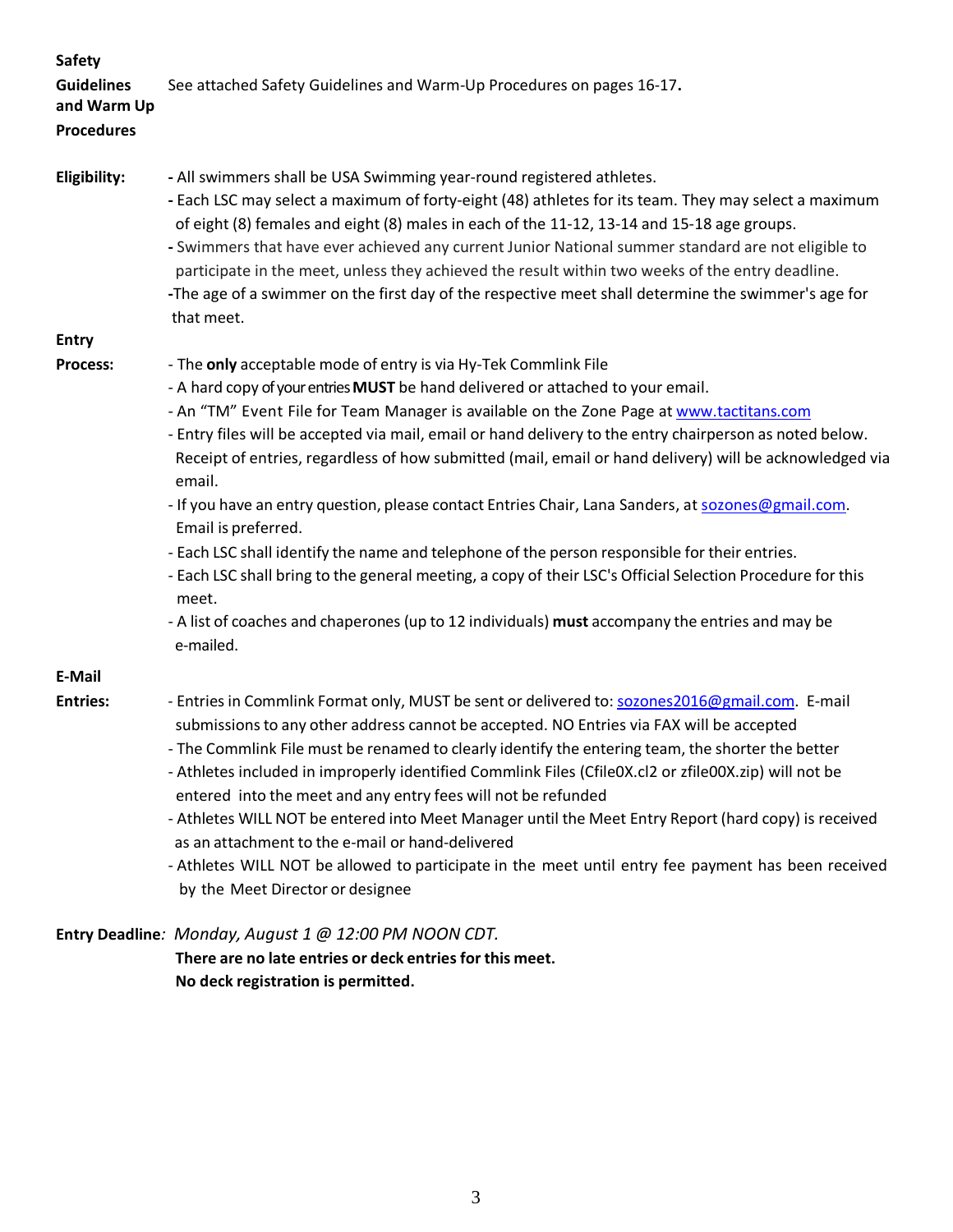**Disability**

**Entries:** Each LSC may bring six (6) swimmers; three (3) boys and three (3) girls with disabilities who are 11 to 18 years of age; selected in any manner deemed appropriate and assisted by the Southern Zone Adapted Swimming Coordinator, if necessary. Swimmers' disability must satisfy the definition of a disability as outlined in USA Swimming Rules and Regulations: a permanent physical or mental impairment that substantially limits one or major life activities. These swimmers with disabilities are in addition to the permitted forty-eight (48) swimmers and are not required to meet the time standards for their age group/events, however, they must provide a time for each event they enter. Swimmers with disabilities may compete in finals, earn awards and score points for their team in the same manner as the able bodied swimmers. Each swimmer is limited to six (6) individual events for the meet with no more than three (3) events per day.

> Entries for swimmers with disabilities should be submitted on the attached entry form indicating preference for seeding, and highlighted on the hard copy of the LSC's meet entry. **It is the responsibility of the swimmer, or his/her coach, to inform the Meet Referee of any disability- related accommodations he/she may need to compete.** This information must be given in advance of the meet. The Meet Referee shall inquire about the swimmer's needs and determine any modifications that may be required. This information shall be relayed to the starter and stroke and turn judges. Visually impaired swimmers who require tappers must bring their own devices and individuals to use them. The Meet Referee may reassign the lane of a deaf swimmer if a required view of the strobe light is obscured, and the light cannot be repositioned.

It is the responsibility of the USA Swimming Disability Swimming Chair to provide the Meet Referee with current American Records for swimmers with disabilities. It is the swimmer's responsibility to complete and submit an application for an American Record should one be set.

#### *Four categories of disabilities:*

*Visually Impaired, Hearing Impaired, Cognitively Impaired, Physically Impaired* Each swimmer wishing to enter the disability events would have to have a classifiable disability that would fall into at least one of the four categories. If a swimmer had more than one category of disability they would then choose which of the categories they would like to compete in for the duration of the meet.

#### **Entry Limits:** Each LSC is limited to

- o Three (3) individual entries for the 400 Free/400 IM/800 Free/1500 Free
- o **Unlimited** entries for all other individual events,
- o One (1) relay team per relay event.

#### Each swimmer islimited to

- o Six (6) individual events for the meet (entered),
- o Three (3) individual events per day (entered).
- **Entry Fees:** Southern Zone Age Group Swimming Championships:
	- Individual events- \$7.50/event.
	- Relay events- \$10.00/event.

(Fees may be changed by a majority vote of the LSC representatives in attendance at the annual meeting). Please make checks payable to: **TAC TITANS Swim Team.** All entry fees must be paid in full to the Meet Director prior to the conclusion of the General Meeting on the first day of competition.

**Relays:** All relays will be swum in the evening session as timed finals. Relay cards for each days' relays are due to the Clerk of Course by the start of finals each day.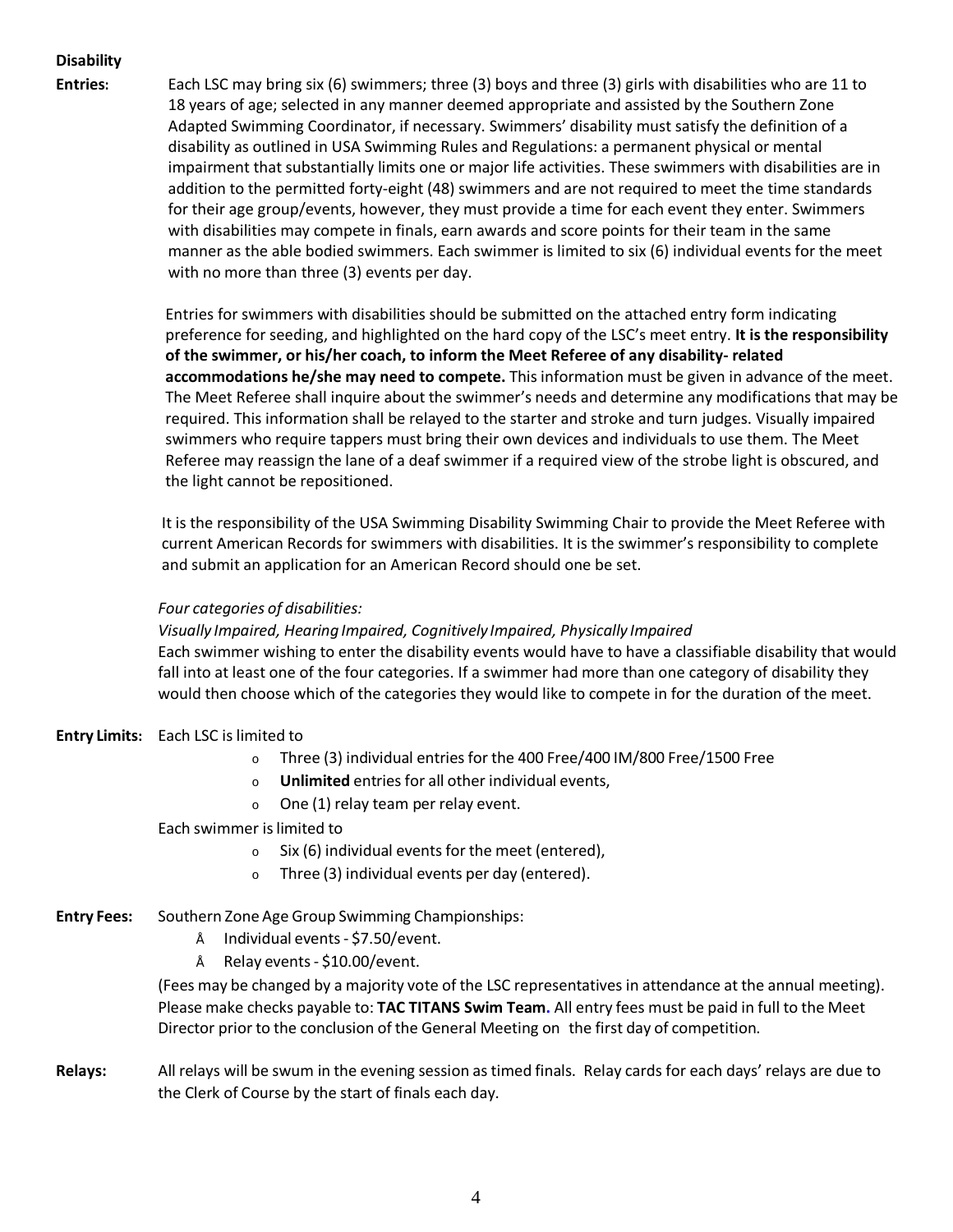| Seeding:          | - Only Long Course times shall be used for seeding.<br>- The first days' events, the 11-12 400 Free, the 13-14 and 15-18 800/1500 Free shall be deck-seeded,<br>timed final events. Positive check-in will be required by the end of the general meeting. The heats in these<br>events will be swum fastest to slowest, alternating girls and boys. The 13-14 and 15-18 age groups will be<br>seeded to swim together for the 800 and 1500 Free events but separated for entry limit and scoring<br>purposes.<br>- All other individual events will be seeded as Prelim/Final events.<br>- Re-seeding shall only be done in the case of administrative error by the host or a swimmer medically<br>scratching out of finals after the scratch deadline, time permitting.<br>- Under no circumstance will any swimmer left off the LSC's original Entry Form be permitted to swim any<br>event(s) in the meet.                                                                                                                     |
|-------------------|-----------------------------------------------------------------------------------------------------------------------------------------------------------------------------------------------------------------------------------------------------------------------------------------------------------------------------------------------------------------------------------------------------------------------------------------------------------------------------------------------------------------------------------------------------------------------------------------------------------------------------------------------------------------------------------------------------------------------------------------------------------------------------------------------------------------------------------------------------------------------------------------------------------------------------------------------------------------------------------------------------------------------------------|
| <b>Scratches:</b> | - No penalty for scratches on the blocks in the preliminaries.<br>- For deck-seeded events, swimmers who are checked in and then fail to compete will be barred from their<br>next individual event.<br>- For Finals, those swimmers who qualify as originally announced for the Finals and fail to declare their<br>intention to scratch to the Administrative Referee within thirty (30) minutes of the announcement of the<br>finalists for that event and then fail to compete in the event in the Finals, will be barred from all<br>subsequent competition in the meet. (Exception: The Meet Referee may allow a swimmer to compete<br>further if based on his judgment, the swimmer was ill or the reason for missing the final was beyond the<br>control of the swimmer.).                                                                                                                                                                                                                                                |
| <b>Awards:</b>    | - All Awards shall follow the General Awards Schedule as close as possible (page 10).<br>- The following awards shall be awarded at the Southern Zone Age Group Swimming Championships.<br>Only the top three (3) places in each event will actually be PRESENTED.<br>Individual events: 1st-8th place medals<br>Relay events: 1st-3rd place medals,<br>Team Awards: 1st Place "Champions Medals" and 54 t-shirts. 2nd & 3rd Place: Plaque/Trophy<br>Age Group Awards: 1st place Women and Men in each age group - Plaque/Trophy<br>The Charlene Craddock Sportsmanship Award: Medals and 54 caps swim caps.<br>The Craddock Award shall be awarded to the team who exhibits the highest level of sportsmanship<br>throughout the meet. (This is a Sportsmanship Award as opposed to a Spirit Award). This award shall be<br>voted on by the Meet Director, Meet Referee, Chief Starter and LSC's (one (1) vote each) during the last<br>session of the competition. A minimum of nine (9) votes shall be required for selection. |
| Scoring:          | Each LSC shall be scored as a team for the Southern Zone Age Group Swimming Championship.<br>Each event shall be scored to eight places under the following system:<br>Individual events: 9-7-6-5-4-3-2-1<br>Relay events: 18-14-12-10-8-6-4-2<br>All events will be scored separately as 11-12, 13-14 and 15-18.<br>Disability swimmers will be scored based on the number of disability swimmers in that particular event as<br>follows: Five athletes $(6, 4, 3, 2, 1)$ ; Four athletes $(5, 3, 2, 1)$ ; Three athletes $(4, 2, 1)$ ; Two athletes $(3, 1)$ ;<br>One athlete (2).                                                                                                                                                                                                                                                                                                                                                                                                                                              |
| <b>Timing</b>     |                                                                                                                                                                                                                                                                                                                                                                                                                                                                                                                                                                                                                                                                                                                                                                                                                                                                                                                                                                                                                                   |
| System:           | The Daktronics Omnisport 2000 Pro Swimming timing system with electronic scoreboards will be used.                                                                                                                                                                                                                                                                                                                                                                                                                                                                                                                                                                                                                                                                                                                                                                                                                                                                                                                                |
|                   | Two buttons and two watches per lane will be used as a back-up.                                                                                                                                                                                                                                                                                                                                                                                                                                                                                                                                                                                                                                                                                                                                                                                                                                                                                                                                                                   |
| Timers:           | Timers, for all sessions, will be provided by TAC TITANS Swim Team.                                                                                                                                                                                                                                                                                                                                                                                                                                                                                                                                                                                                                                                                                                                                                                                                                                                                                                                                                               |

Swimmers in the 800/1000 Freestyle events must provide one lap counter, if desired.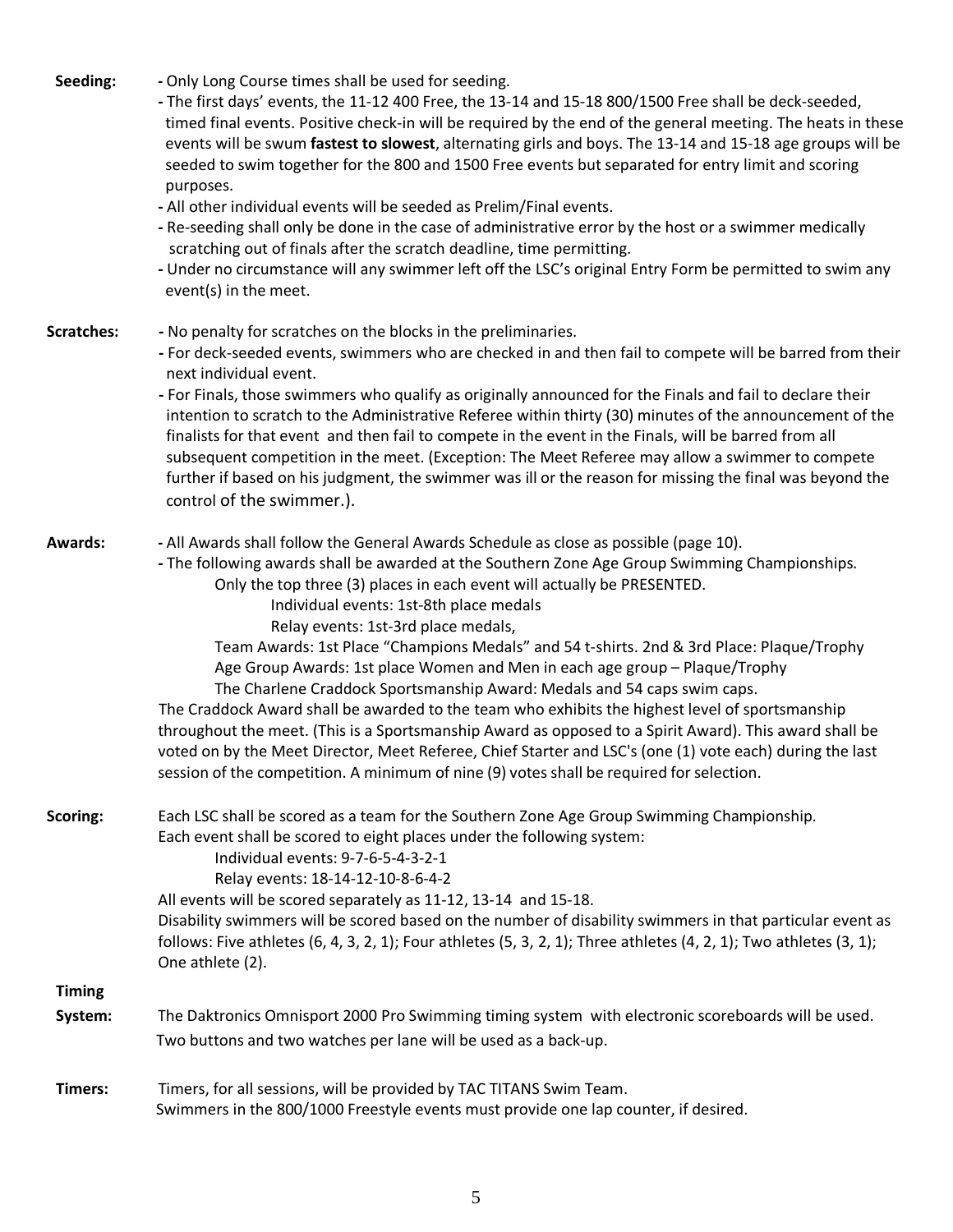| <b>Pool Deck</b>          |                                                                                                                                                                                                                                                                                                                                                                                                                                                                                                |
|---------------------------|------------------------------------------------------------------------------------------------------------------------------------------------------------------------------------------------------------------------------------------------------------------------------------------------------------------------------------------------------------------------------------------------------------------------------------------------------------------------------------------------|
| <b>Restriction:</b>       | Because of USA Swimming Insurance Safety Regulations, the swimming pool deck, during the operation<br>of all North Carolina sanctioned meets, is closed to all persons except swimmers, coaches, marshals,<br>officials, meet personnel, and timers. All registered non-athletes are required to display the deck pass<br>issued by the meet host.                                                                                                                                             |
| Photography:              | No parent photographers will be allowed on deck. Photographers and videographers must stay out of the<br>area immediately behind the starting blocks, and are specifically prohibited from making shots during the<br>start phase of any race.                                                                                                                                                                                                                                                 |
| <b>Deck Passes</b><br>and |                                                                                                                                                                                                                                                                                                                                                                                                                                                                                                |
|                           | Registration: Deck passes must be presented to enter the competition deck area. All meet personnel and USA<br>Swimming registered coaches, officials and participating swimmers will be issued deck passes. Coaches<br>and officials must present valid USAS Registration cards to receive a deck pass. No team photographers<br>will receive deck passes. Deck passes for media personnel must be arranged with the Meet Director.<br>Deck passes must be picked up at the registration desk. |
| <b>Spectator</b>          |                                                                                                                                                                                                                                                                                                                                                                                                                                                                                                |
| <b>Admission:</b>         | All Sessions Meet Pass: \$30.00<br>Per Day Pass: \$10.00<br>Individual Session Pass: \$5.00                                                                                                                                                                                                                                                                                                                                                                                                    |
| <b>Heat Sheets:</b>       | Prelims:\$5.00 separately or \$20.00 for all days<br>Finals: Free with All Session Meet pass stamp or coupon<br>Finals Individual Sales (no coupon): \$4.00 each day                                                                                                                                                                                                                                                                                                                           |
| Audio/Visual              |                                                                                                                                                                                                                                                                                                                                                                                                                                                                                                |
| <b>Recording</b>          | Use of audio or visual recording devices including a cell phone is not permitted in changing area, rest<br>rooms, or locker rooms.                                                                                                                                                                                                                                                                                                                                                             |
|                           | Deck Changes: Deck changes are not permitted. Except where venue facilities require otherwise, changing into or out of<br>swimsuits other than in locker rooms or other designated areas is not appropriate and is prohibited. Please use<br>the locker rooms to change clothes or suits while in the facility.                                                                                                                                                                                |
| Unaccompanied             |                                                                                                                                                                                                                                                                                                                                                                                                                                                                                                |
| <b>Swimmers:</b>          | Any swimmer entered in the meet, unaccompanied by a USA Swimming member coach, must be certified<br>by a USA Swimming member coach as being proficient in performing a racing start or must start each race<br>from within the water. When unaccompanied by a member coach, it is the responsibility of the swimmer<br>or the swimmer's legal guardian to ensure compliance with this requirement.                                                                                             |
| <b>Concessions:</b>       | Fresh & Healthy Café will be open during the meet.                                                                                                                                                                                                                                                                                                                                                                                                                                             |
| <b>Hospitality:</b>       | A hospitality area will be available for all coaches, officials.                                                                                                                                                                                                                                                                                                                                                                                                                               |
|                           | Merchandise: Apparel and swim gear will be on sale during the meet in the TITANS Swim Shop.                                                                                                                                                                                                                                                                                                                                                                                                    |
|                           | Meet Results: Final meet results will be posted at: www.usaswimming.org. Meet Mobile will be available and results will<br>be available on the Event Results page of the TAC TITANS website (www.tactitans.com)                                                                                                                                                                                                                                                                                |
| <b>Spectator</b>          |                                                                                                                                                                                                                                                                                                                                                                                                                                                                                                |
| Seating:                  | Reserving seats before, between or during sessions is not allowed. Tents, chairs and inflatable<br>mattresses are not allowed. Certain items such as coolers and stadium seats are restricted.                                                                                                                                                                                                                                                                                                 |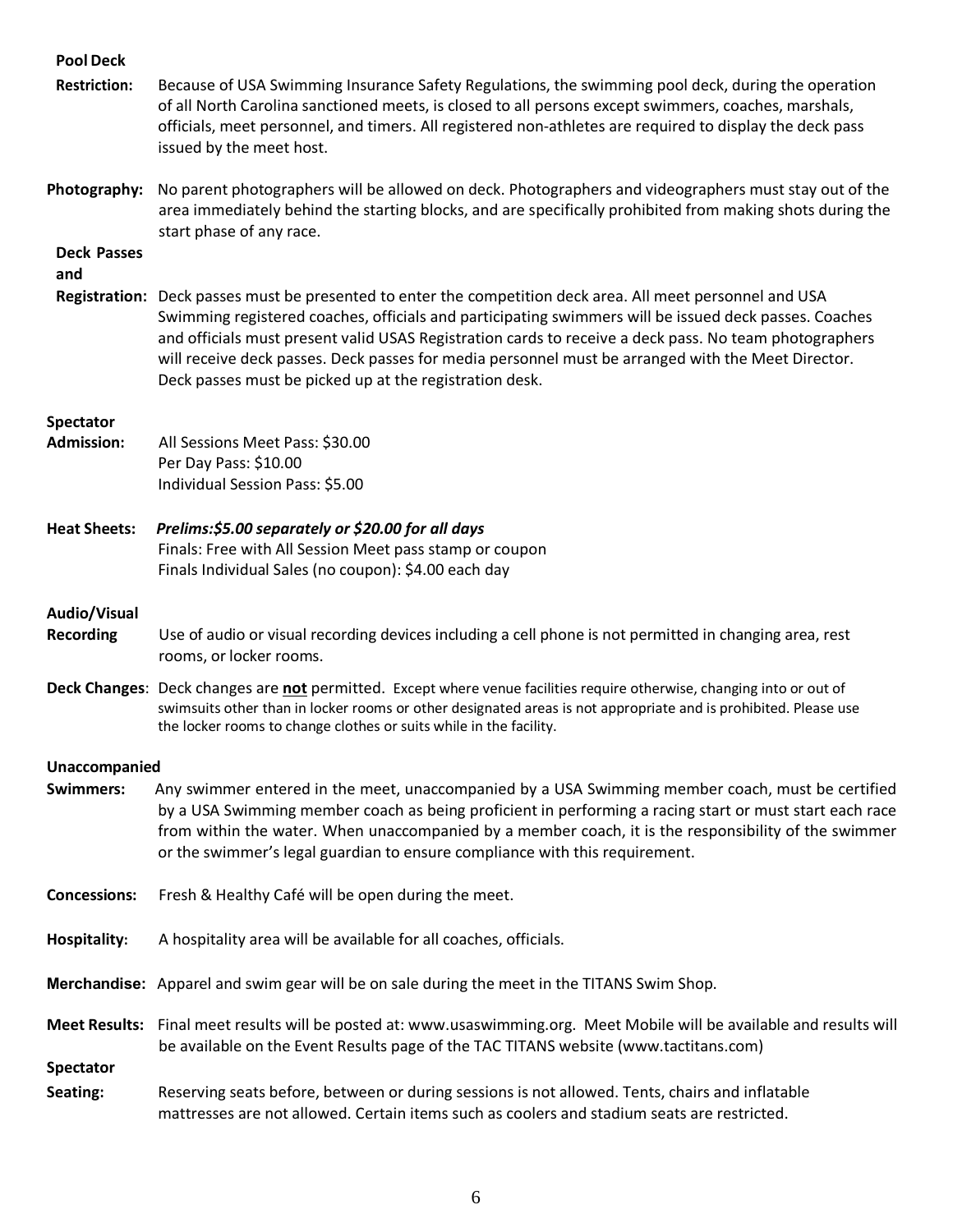| Deck Seating,<br><b>Signs</b> |                                                                                |          | RESERVING OF SEATS ON DECK IS NOT ALLOWED. Team seating will be provided. Each competing team<br>is permitted one temporary banner, placed at the discretion of the Aquatics Director. Team banner<br>must not exceed 5' by 8'. No handmade signage is allowed to be hung in the Aquatics Center.                                                                                                                                                                                                                                    |
|-------------------------------|--------------------------------------------------------------------------------|----------|--------------------------------------------------------------------------------------------------------------------------------------------------------------------------------------------------------------------------------------------------------------------------------------------------------------------------------------------------------------------------------------------------------------------------------------------------------------------------------------------------------------------------------------|
| <b>Meet</b>                   |                                                                                |          |                                                                                                                                                                                                                                                                                                                                                                                                                                                                                                                                      |
| Committee:                    | information letter at all times.                                               |          | The Meet Director and Southern Zone Age Group Chairman will appoint a meet committee. It will consist<br>of: Meet Referee, Zone Age Group Chairman or his designee, three (3) coaches and two (2) athletes from<br>five (5) different, randomly selected LSC's. This committee will have jurisdiction over technical protests<br>with the exception of officials' judgment calls. The committee will follow the USA Swimming Rules and<br>Regulations, the Southern Zone Age Group Swimming Championships Meet Handbook and the meet |
| <b>Daily</b>                  |                                                                                |          |                                                                                                                                                                                                                                                                                                                                                                                                                                                                                                                                      |
| Schedule:                     | The following schedule will be used as a general guideline for all activities: |          |                                                                                                                                                                                                                                                                                                                                                                                                                                                                                                                                      |
|                               | Tuesday:                                                                       |          | Timed Finals: Warm-ups 11:00 AM; Competition 1:00 PM                                                                                                                                                                                                                                                                                                                                                                                                                                                                                 |
|                               | Wednesday-Saturday:                                                            | Prelims: | Warm-ups 7:00 AM; Competition 9:00 AM                                                                                                                                                                                                                                                                                                                                                                                                                                                                                                |
|                               |                                                                                | Finals:  | Warm-ups 4:00 PM; Competition 5:30 PM                                                                                                                                                                                                                                                                                                                                                                                                                                                                                                |
| Warm-Up                       |                                                                                |          |                                                                                                                                                                                                                                                                                                                                                                                                                                                                                                                                      |

**Schedule:** A detailed warm-up schedule is attached.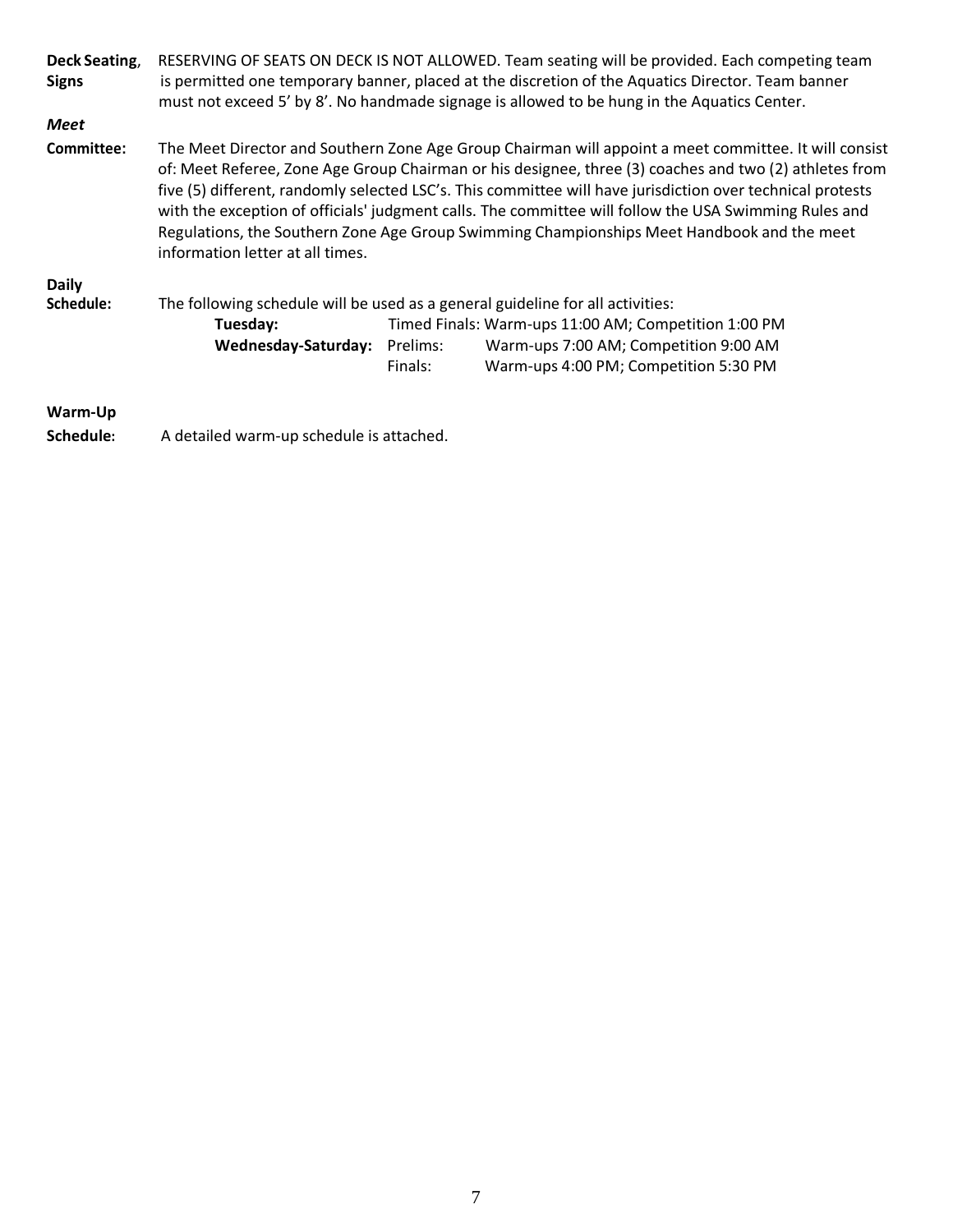# **2016 USA Swimming Southern Zone Age Group Swimming Championship August 2 - 6, 2016**

# **ORDER OF EVENTS**

|                                                                | <b>Tuesday</b>  | Timed Finals 1:00 pm                                                                     |  |  |  |
|----------------------------------------------------------------|-----------------|------------------------------------------------------------------------------------------|--|--|--|
| Event # (Female Odd, Male Even)                                | Age Group       | Distance/Stroke                                                                          |  |  |  |
| $1 - 2$                                                        | $11 - 12$       | 400 Free*                                                                                |  |  |  |
| 3                                                              | $13 - 18$       | 800 Free*                                                                                |  |  |  |
| 4                                                              | $13 - 18$       | 1500 Free*                                                                               |  |  |  |
|                                                                |                 | *The 400, 800, & 1500 Free will be swum fastest to slowest, alternating girls then boys. |  |  |  |
| Prelims 9:00 am                                                | Wednesday       | <u>Finals 5:30 pm</u>                                                                    |  |  |  |
| $5-6$                                                          | $11 - 12$       | 200 Free                                                                                 |  |  |  |
| $7 - 8$                                                        | $13 - 14$       | 200 Free                                                                                 |  |  |  |
| $9 - 10$                                                       | $15 - 18$       | 200 Free                                                                                 |  |  |  |
| $11 - 12$                                                      | $11 - 12$       | 50 Breast                                                                                |  |  |  |
| $13 - 14$                                                      | $13 - 14$       | 200 Breast                                                                               |  |  |  |
| $15 - 16$                                                      | $15 - 18$       | 200 Breast                                                                               |  |  |  |
| $17 - 18$                                                      | $11 - 12$       | 100 Fly                                                                                  |  |  |  |
| 19-20                                                          | $13 - 14$       | 100 Fly                                                                                  |  |  |  |
| $21 - 22$                                                      | $15 - 18$       | 100 Fly                                                                                  |  |  |  |
| 23-24                                                          | $11 - 12$       | 400 Medley Relay**                                                                       |  |  |  |
| 25-26                                                          | 13-14           | 400 Medley Relay**                                                                       |  |  |  |
| 27-28                                                          | $15 - 18$       | 400 Medley Relay**                                                                       |  |  |  |
| ** All relays are timed finals and will be swum in the finals. |                 |                                                                                          |  |  |  |
|                                                                |                 |                                                                                          |  |  |  |
| Prelims 9:00 am                                                | <b>Thursday</b> | Finals 5:30 pm                                                                           |  |  |  |
| 29-30                                                          | $15 - 18$       | 200 Back                                                                                 |  |  |  |
| $31 - 32$                                                      | $13 - 14$       | 200 Back                                                                                 |  |  |  |
| 33-34                                                          | $11 - 12$       | 50 Back                                                                                  |  |  |  |
| 35-36                                                          | $15 - 18$       | 100 Free                                                                                 |  |  |  |
| 37-38                                                          | $13 - 14$       | 100 Free                                                                                 |  |  |  |
| 39-40                                                          | $15 - 18$       | 400 IM                                                                                   |  |  |  |
| 41-42                                                          | $13 - 14$       | 400 IM                                                                                   |  |  |  |
| 43-44                                                          | $11 - 12$       | 400 Free Relay**                                                                         |  |  |  |
| 45-46                                                          | $13 - 14$       | 400 Free Relay**                                                                         |  |  |  |
| 47-48                                                          | $15 - 18$       | 400 Free Relay**                                                                         |  |  |  |
| ** All relays are timed finals and will be swum in the finals. |                 |                                                                                          |  |  |  |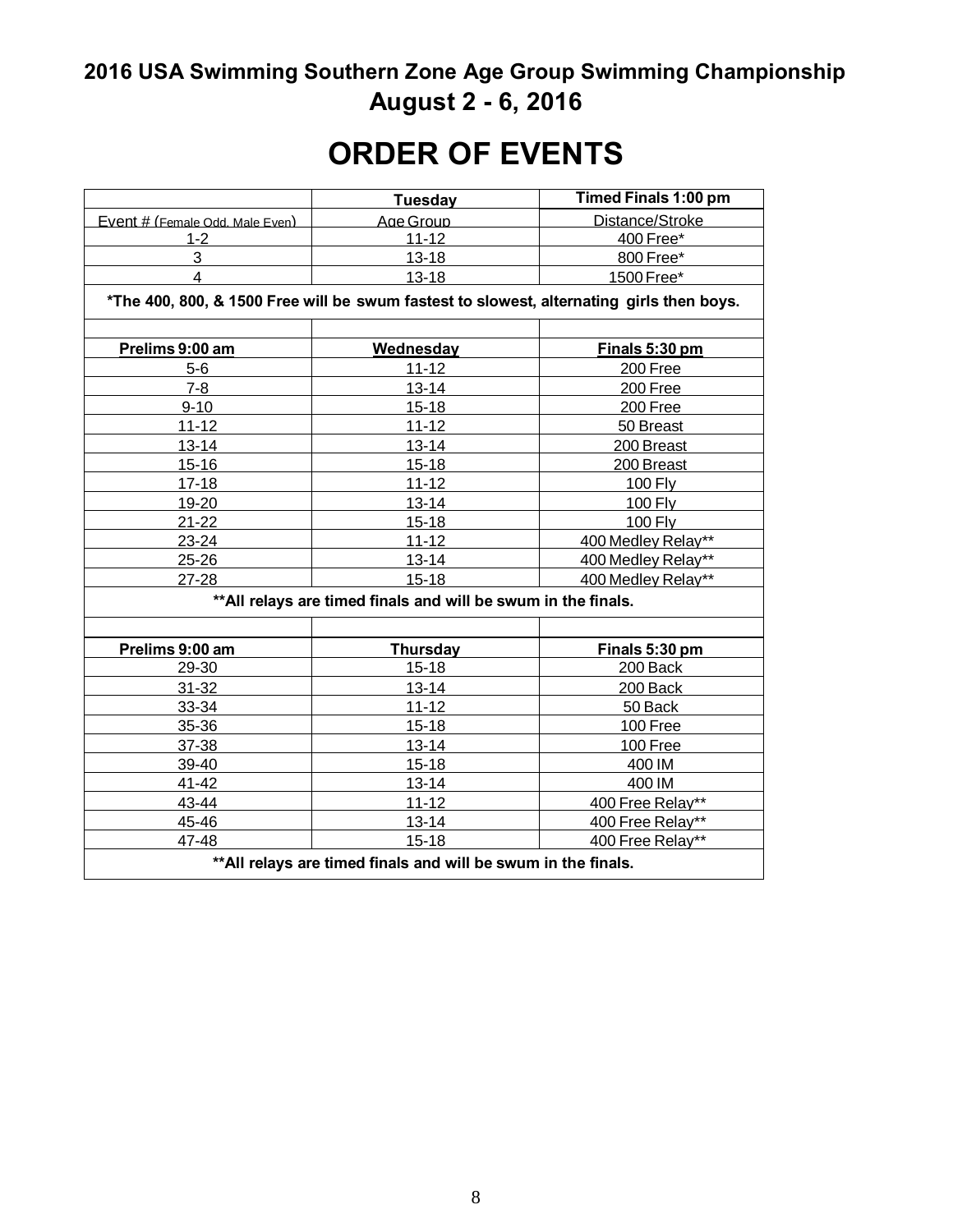| Prelims 9:00 am | Friday    | Finals 5:30 pm     |
|-----------------|-----------|--------------------|
| 49-50           | $11 - 12$ | 100 Back           |
| 51-52           | $13 - 14$ | 100 Back           |
| 53-54           | $15 - 18$ | 100 Back           |
| 55-56           | $11 - 12$ | 100 Breast         |
| 57-58           | $13 - 14$ | 100 Breast         |
| 59-60           | $15 - 18$ | 100 Breast         |
| 61-62           | $11 - 12$ | 100 Free           |
| 63-64           | $13 - 14$ | 400 Free           |
| 65-66           | $15 - 18$ | 400 Free           |
| 67-68           | $11 - 12$ | 200 Medley Relay** |
| 69-70           | $13 - 14$ | 200 Medley Relay** |
| 71-72           | $15 - 18$ | 200 Medley Relay** |

### **\*\*All relays are timed finals and will be swum in the finals.**

| Prelims 9:00 am                                                | <b>Saturday</b> | Finals 5:30 pm   |  |
|----------------------------------------------------------------|-----------------|------------------|--|
| 73-74                                                          | $11 - 12$       | 200 IM           |  |
| 75-76                                                          | $13 - 14$       | 200 IM           |  |
| 77-78                                                          | $15 - 18$       | 200 IM           |  |
| 79-80                                                          | $11 - 12$       | 50 Free          |  |
| 81-82                                                          | $13 - 14$       | 50 Free          |  |
| 83-84                                                          | $15 - 18$       | 50 Free          |  |
| 85-86                                                          | $11 - 12$       | 50 Flv           |  |
| 87-88                                                          | $13 - 14$       | <b>200 Flv</b>   |  |
| 89-90                                                          | $15 - 18$       | <b>200 Fly</b>   |  |
| 91-92                                                          | $11 - 12$       | 200 Free Relay** |  |
| 93-94                                                          | $13 - 14$       | 200 Free Relay** |  |
| 95-96                                                          | $15 - 18$       | 200 Free Relay** |  |
| ** All relays are timed finals and will be swum in the finals. |                 |                  |  |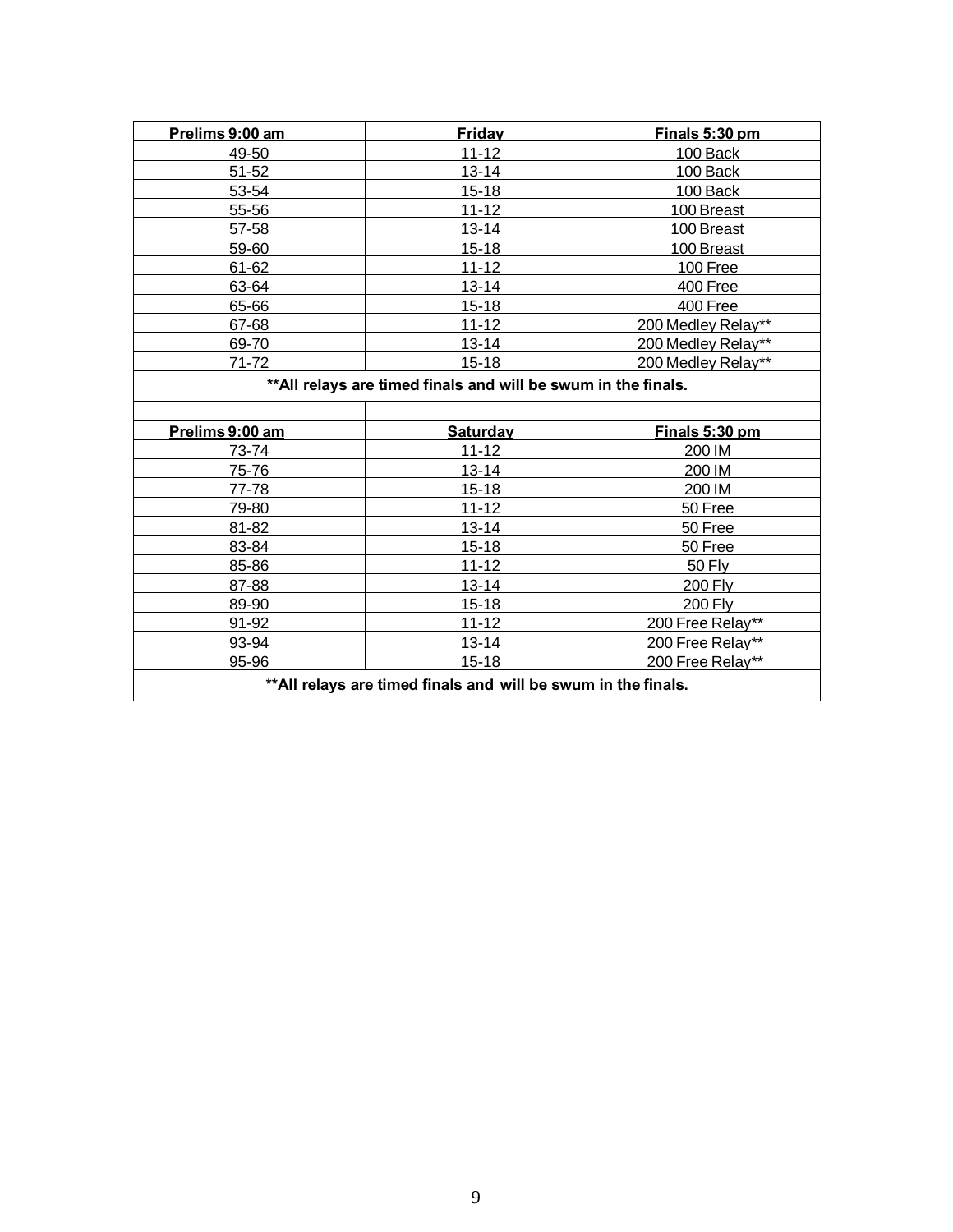## **2016 USA Swimming Southern Zone Age Group Swimming Championship August 2 - 6, 2016**

# **Finals & Awards Schedule**

### **Tuesday Friday**

Swim 200 Free Swim 100 Breast Swim 50 Breast **Awards** For 100 Back Swim 200 Breast **Awards** for 100 Breast Awards for 400/800/1500 Free Swim 100 Free Swim 100 Fly Swim 400 Free Swim 400 Medley Relay Swim 200 Medley Relay

Awards for 200 Free Awards for 100 Free Awards for 50 & 200 Breast Awards for 400 Free Swim 200 Back Swim 200 IM Swim 50 Back Swim 50 Free Swim 100 Free Awards for 200 IM Awards for 200 Back Awards for 50 Free Awards for 50 Back Swim 50 Fly Awards for 100 Free Swim 200 Fly Swim 400 IM Swim 200 Free Relay Swim 400 Free Relay Awards for 50 & 200 Fly

No Awards **Awards Awards Awards Awards** for 400 IM Awards for 400 Free Relay **Wednesday Swim 100 Back** 

### **Thursday Saturday**

Awards for 400 Medley Relay Manuel Awards for 200 Medley Relay Awards for 200 Free Relay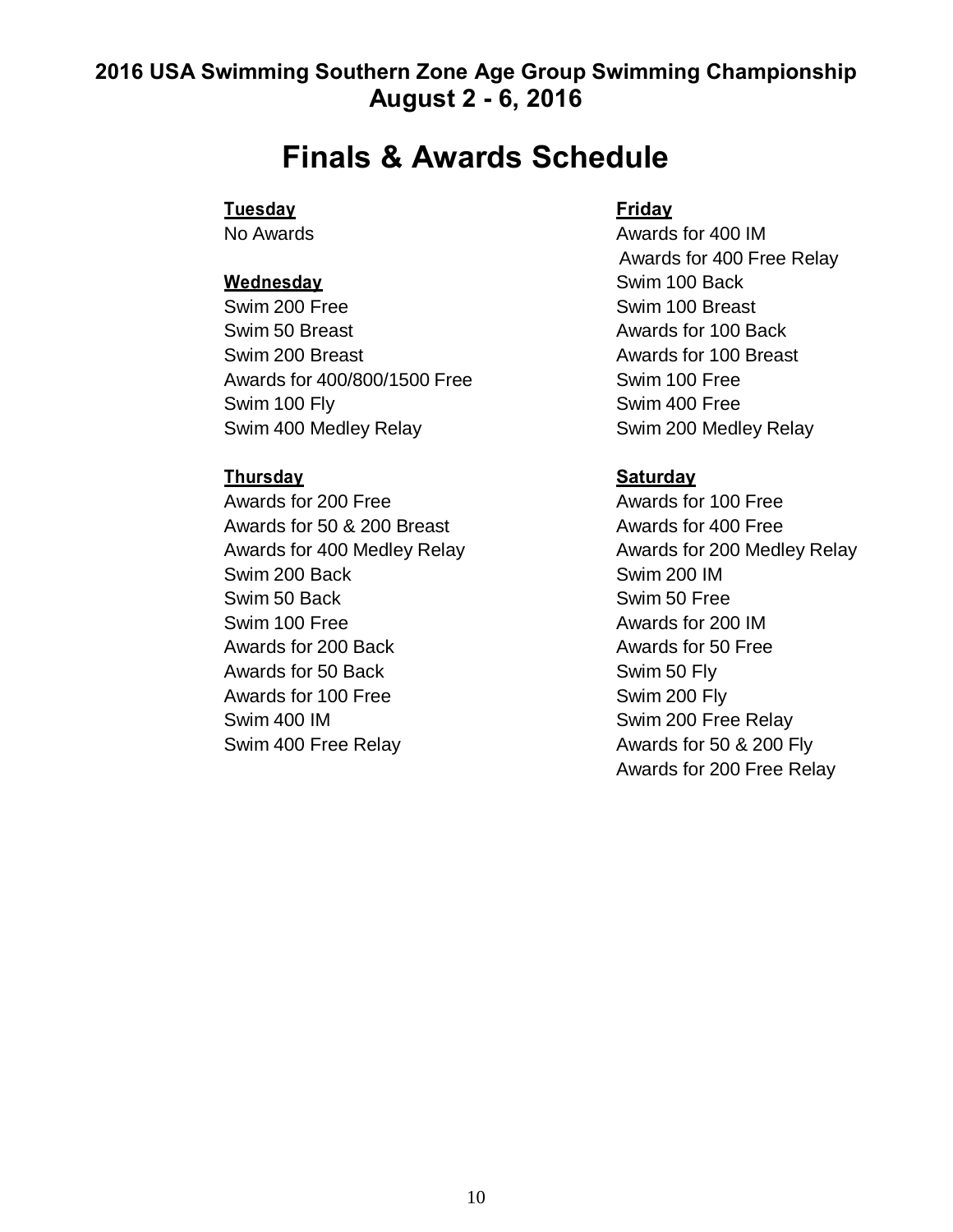## **2016 USA Swimming Southern Zone Age Group Swimming Championship August 2 - 6, 2016**

### **Coaches:**

**Please use this checklist to make sure you return all the required items. This form must be filled out and included with your entry.**

**Financial Summary Form (including e-mail address).** 

**Hard copy of entries.** 

Check for all fees (payable to TAC TITANS SWIM TEAM).

**I certify that this entry is completed to the best of my ability and that all swimmers entered have achieved the entry time required in each event.**

**Coach's Signature Date**

**LSC Abbreviation**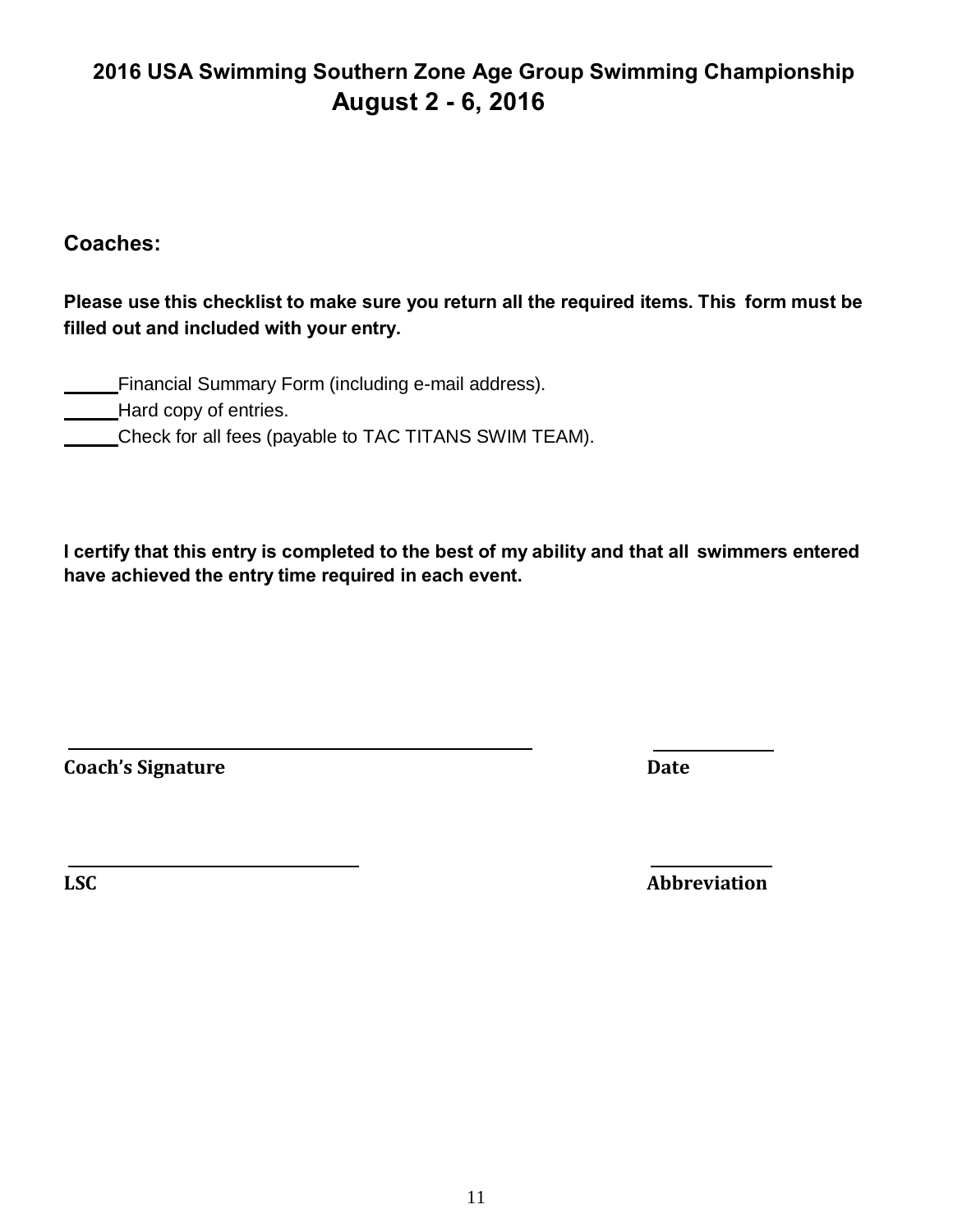## **2016 USA Swimming Southern Zone Age Group Swimming Championship August 2 - 6, 2016 Meet Entry Summary Sheet**

| $Coach(s)$ $\overline{\qquad \qquad }$                                                                                     |               |                       |
|----------------------------------------------------------------------------------------------------------------------------|---------------|-----------------------|
| ,我们也不会有什么。""我们的人,我们也不会有什么?""我们的人,我们也不会有什么?""我们的人,我们也不会有什么?""我们的人,我们也不会有什么?""我们的人                                           |               |                       |
|                                                                                                                            |               |                       |
| Home/Cell Phone Number #1___________________Work Phone Number___________________                                           |               |                       |
|                                                                                                                            |               |                       |
|                                                                                                                            |               |                       |
|                                                                                                                            |               |                       |
| Home/Cell Phone Number #2__________________Work Phone Number____________________                                           |               |                       |
|                                                                                                                            |               |                       |
|                                                                                                                            |               |                       |
| <u>and the contract of the contract of the contract of the contract of the contract of the contract of the contract of</u> |               |                       |
| Number of Individual Events _X \$7.50 each                                                                                 | $\mathcal{S}$ |                       |
| Number of Relays________ x \$10.00 each                                                                                    | $\frac{1}{2}$ |                       |
| Total Amount Enclosed (checks payable to TAC TITANS SWIM TEAM)                                                             |               | $\boldsymbol{\theta}$ |

I, the undersigned coach or LSC representative, verify that all the swimmers and coaches listed on the enclosed entry forms are registered with USA Swimming. USA Swimming, North Carolina Swimming, TAC TITANS Swim Team and the City of Cary, NC, its' agents, employees, and coaches shall be held free from any liability or claim rising by reason of injury to anyone during the conduct of the meet.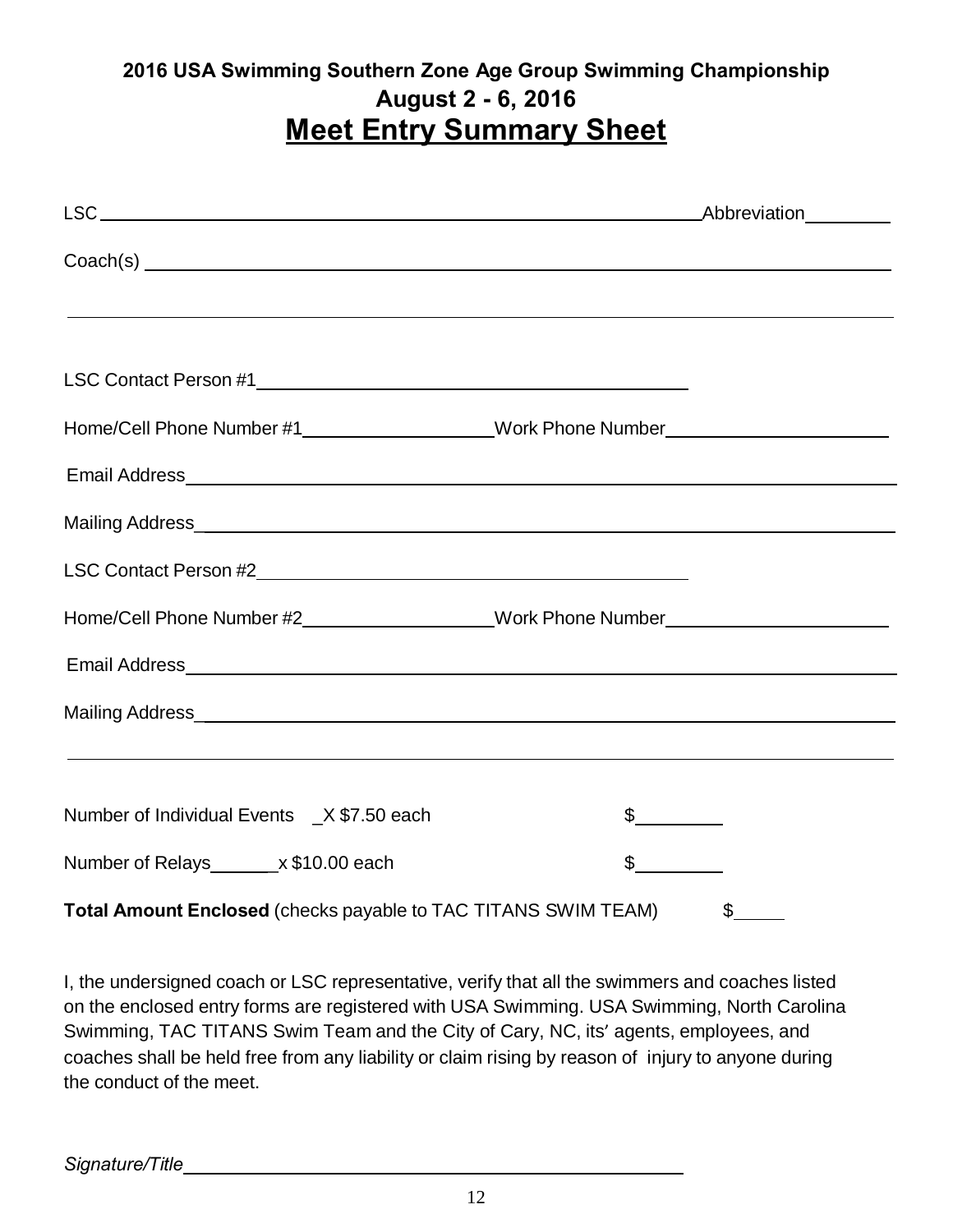## **2016 USA Swimming Southern Zone Age Group Swimming Championship August 2 - 6, 2016**

## **Swimmers with Disabilities Meet Entry Summary Sheet**

|  | Male                                                                              | Female |
|--|-----------------------------------------------------------------------------------|--------|
|  |                                                                                   |        |
|  |                                                                                   |        |
|  | Disability: 1990 Classification (if known): 1991                                  |        |
|  |                                                                                   |        |
|  | Club: Club: Club Coach: Club Coach: Phone: Phone:                                 |        |
|  |                                                                                   |        |
|  |                                                                                   |        |
|  |                                                                                   |        |
|  | Special Accommodations Needed: New York Change and Special Accommodations Needed: |        |

#### *ONLY LONG COURSE METER (LCM) TIMES WILL BE ACCEPTED FOR THE PURPOSES OF SEEDING*

|   |                    |                   | <b>SEED WITH</b> |                                            |             |
|---|--------------------|-------------------|------------------|--------------------------------------------|-------------|
| # | <b>EVENT</b>       | <b>ENTRY TIME</b> |                  | Age Group Different Distance               | Comparable  |
|   | <b>DESCRIPTION</b> |                   |                  | (same age & (same age)                     | <b>Time</b> |
|   |                    |                   |                  | distance) (distance depends on entry time) |             |
|   |                    |                   |                  |                                            |             |
|   |                    |                   |                  |                                            |             |
|   |                    |                   |                  |                                            |             |
| 4 |                    |                   |                  |                                            |             |
| 5 |                    |                   |                  |                                            |             |
| 6 |                    |                   |                  |                                            |             |
|   |                    |                   |                  |                                            |             |

Please indicate the swimmer% preference regarding seeding of their entry for each event. Please note that changing age groups may change the session that the swimmer swims. Changing the distance may affect the date on which the swim occurs. Take these factors into consideration when selection the seeding procedure for each event listed below. The Meet Referee hasthe final decision regarding seeding procedures.

#### **I certify that the above listed times are correct.**

Signed: Date: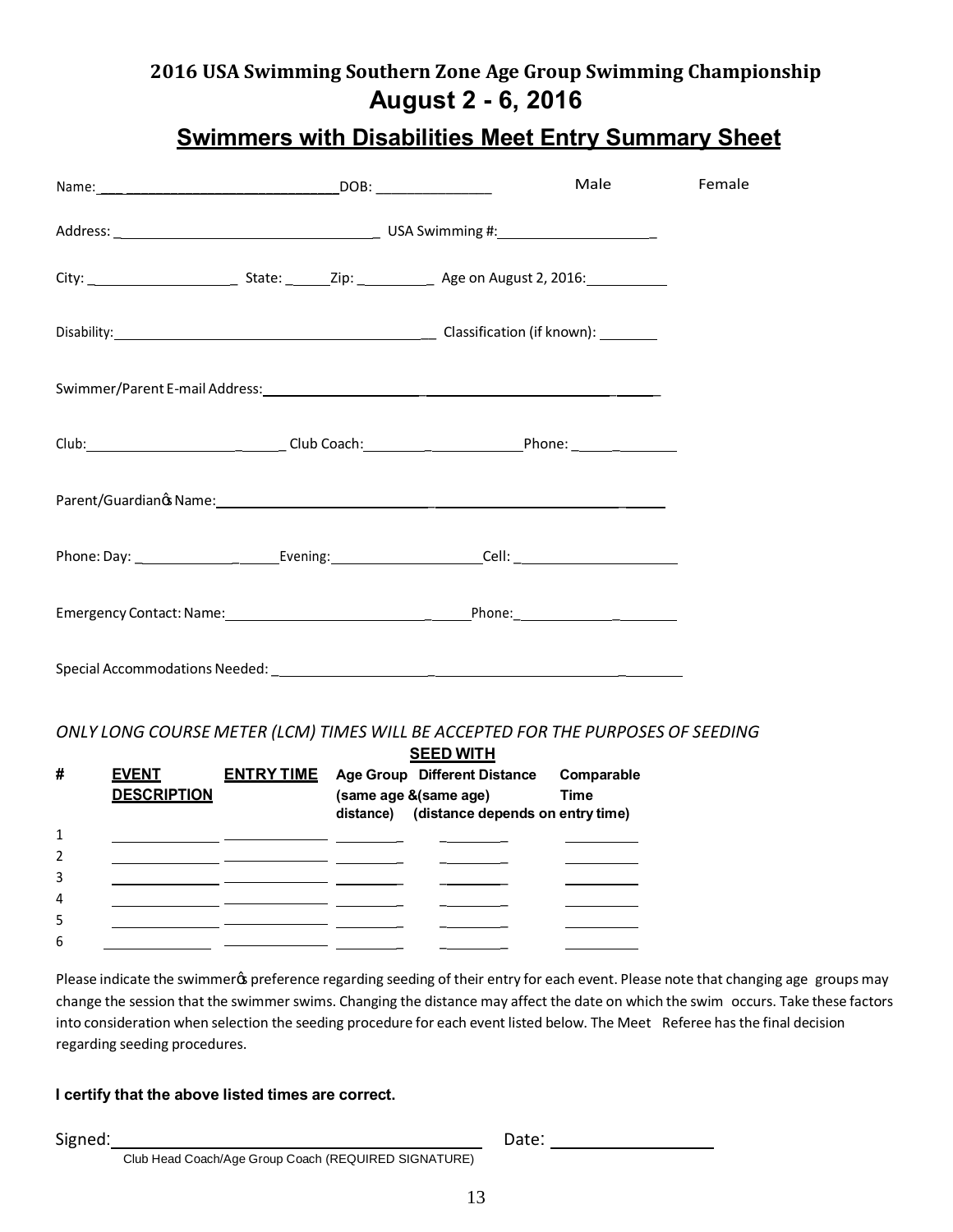### **2016 USA SWIMMING SOUTHERN ZONE AGE GROUP SWIMMING CHAMPIONSHIPS CODE OF CONDUCT**

The following code is in effect throughout the 2015 USA Swimming Southern Zone Age Group Swimming Championships. Anyone who, in the opinion of the LSC Zone Meet Coaching Staff, acts in a manner that would interfere with the travel objectives listed below, will be subject to immediate return home (at the expense of the parent and/or swimmer) and other punishments including barring from future LSC trips or competition may be imposed.

- 1) The LSC may travel as a team to these meets/training sessions and everyone is expected to behave in an exemplary manner. The reputation of the LSC, as well as the other athletes with you, is dependent on your behavior.
- 2) The LSC Coaching Staff holds the final word on any rules, regulations or disciplinary actions.
- 3) a) The consumption or purchase of alcohol, smoking or chewing tobacco, or use of any other illegal drug or substance of any kind will not be allowed. In addition, any member found orsuspected to be in the **presence of others**(regardless of team affiliation) partaking in any of the above activities will be subject to the same punishments and probable expulsion from the LSC Zone Team. Any swimmer suspected of such activity will appear before a review committee composed of the LSC Coaching Staff, and LSC Zone Team Captains.

b) Use of inappropriate language, including obscene language or gestures and other threatening language or conduct will not be tolerated while traveling with the LSC Zone Meet.

- 4) At no time will male and female athletes be in the same hotel room together. This applies to your LSC Zone Team members or members of any other LSC Zone Team.
- 5) No team meetings or practices may be missed. Be punctual to all meetings and warm-up times.
- 6) No team member may be out of their room after the assigned curfew time and no one may leave their room alone. Permission must be obtained from the LSC Coaching Staff to leave the room.
- 7) Any damages or thievery incurred at a hotel will be at the expense of the swimmers assigned to that room, and further disciplinary action will be taken. No loud or boisterous behavior will be tolerated in the hallways or public areas, such behavior should be kept to a minimum in your rooms
- 8) Any individual damages or thievery incurred on the trip will be at the expense of the swimmer, and further disciplinary action will be taken, such behavior will not be tolerated.
- 9) All team members will be polite in restaurants. Leave a 15% tip (Minimum). If there is a problem with the service, see the LSC Coaching Staff.
- 10) Agree to follow these and any other rules having to do with the behavior and the LSC Zone Team, as established by the Coaching Staff and the LSC.

I recognize my responsibility to abide by these rules and requirements and those of the LSC Zone Team I am representing and I acknowledge that I have received and read such.

| Swimmer's Printed Name     | Dated |
|----------------------------|-------|
| Swimmer's Signature        | Dated |
| LSC Head Coach's Signature | Dated |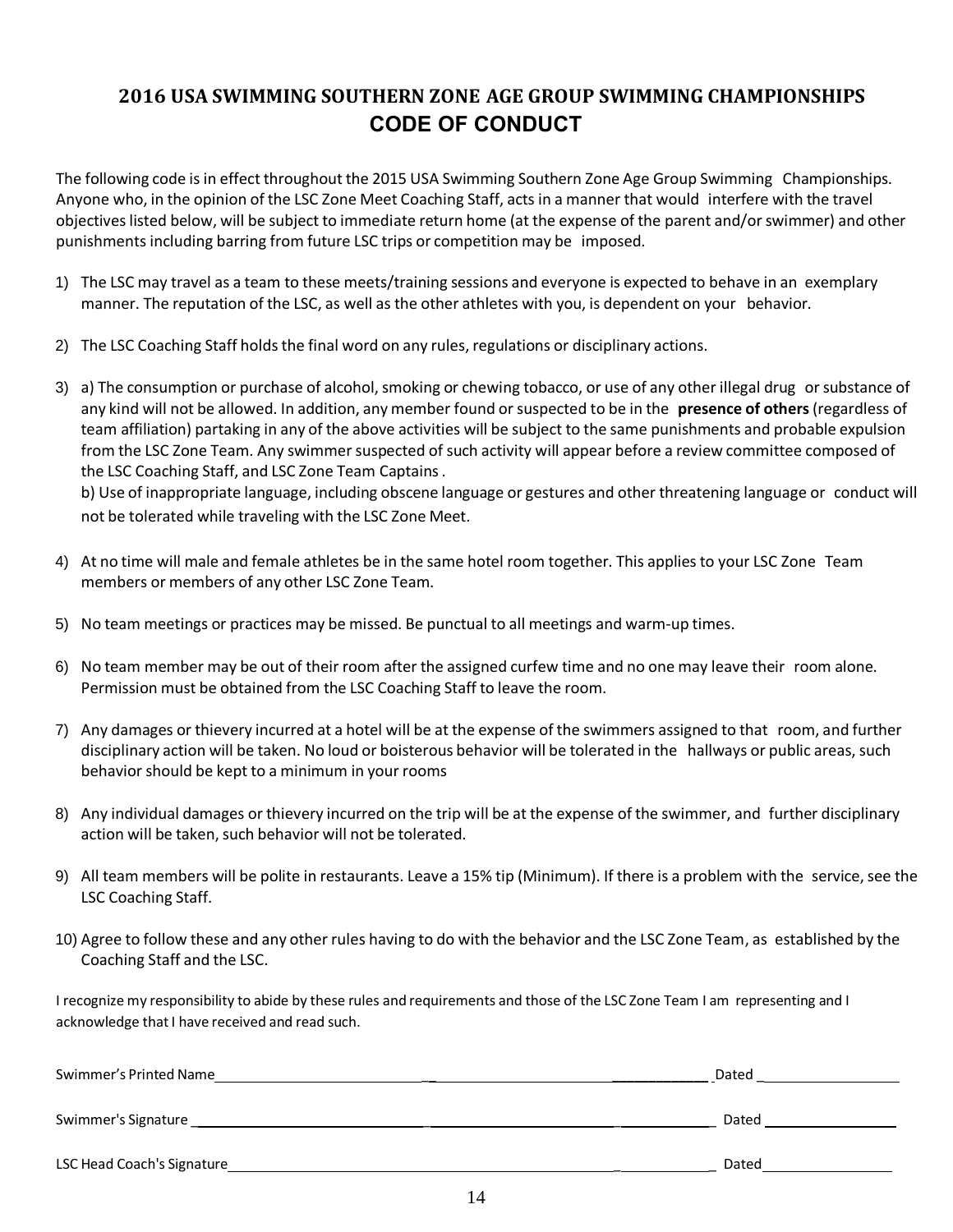# *One for the Money, Two for the Show, Three to Get Ready*

*Cary is set to host* **2016 USA Swimming Southern Zone Age Group Swimming Championships**

**Athlete Social Tuesday, August 2, 2015 5:00pm-8:00pm Location TBD** 

## **Parade – Meet Theme: SUPER HEROS! Wednesday, August 3, 2015**

Start Time: 5:15 p.m.

**Attire:** To fit the theme This will be an introduction of all the zone teams by a walk in and walk around the pool area.

### **Theme:** Superhero

Each team will create a superhero for your LSC drawing inspiration from characters of both Marvel and DC Comics.

Please visit www.visitraleigh.com for restaurant information and other events and attractions in Cary.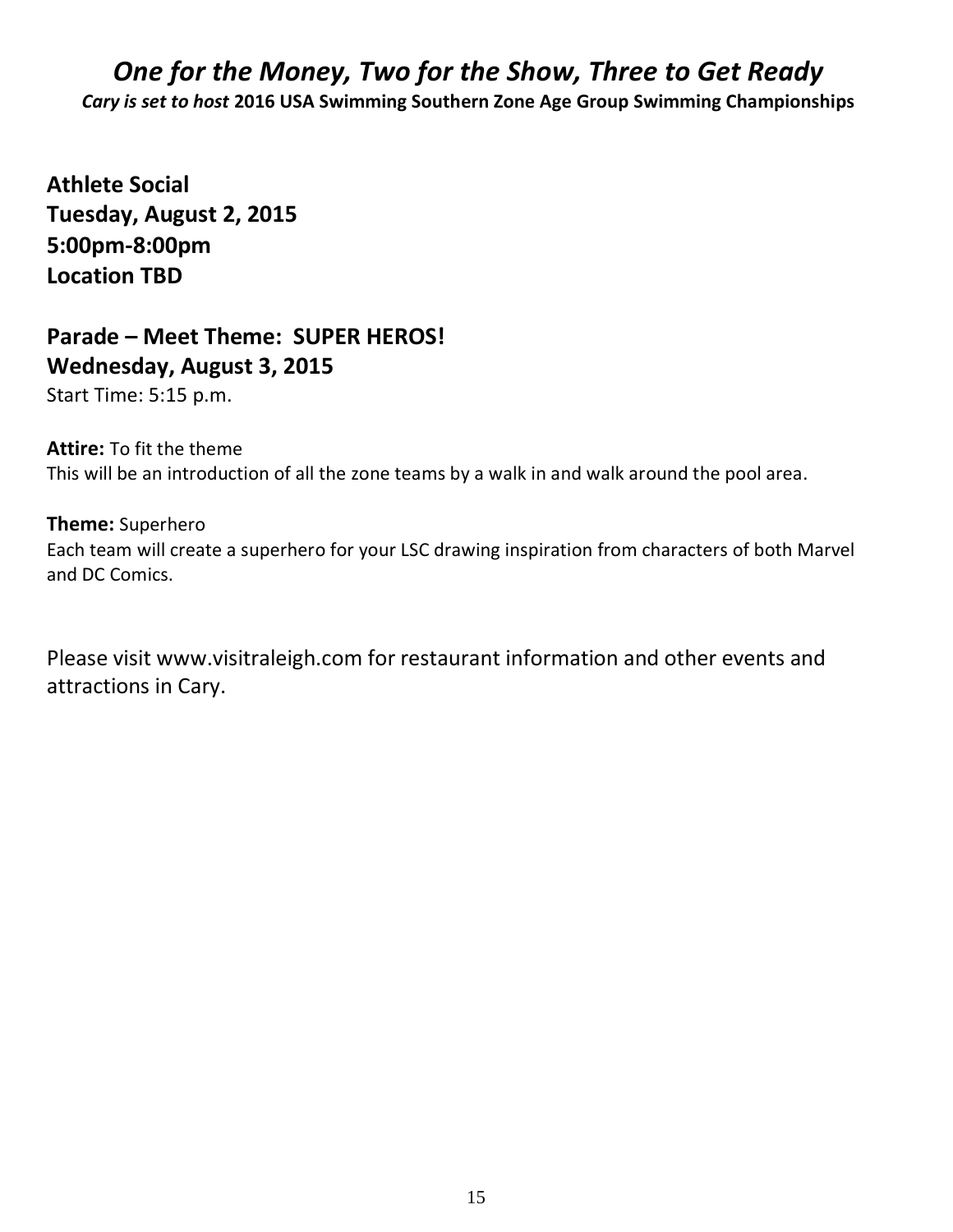# **2016 USA Swimming Southern Zone Age Group Swimming Championship August 2 - 6, 2016 Warm-Up Procedures**

The competition pool will be open for general warm-ups during the following times before the meet begins: This grouping is based on last year's attendance and may be subject to change based on teams entered.

 Monday, August 1: 1:00 - 7:00 PM Tuesday, August 2: 8:00-10:00 AM

| Lanes | Group 1     | Group <sub>2</sub> | Group 3           |
|-------|-------------|--------------------|-------------------|
|       |             |                    |                   |
|       | Georgia     | Mississippi        | Kentucky          |
|       | South Texas | Border             | North Carolina    |
|       | Florida     | North Texas        | South Carolina    |
|       | Gulf        | Florida Gold Coast | <b>West Texas</b> |
| 6     | Louisiana   | Southeastern       | West Virginia     |
|       |             |                    |                   |
|       | Disability  | Disability         | Disability        |

|                 | 1st warm-up        | 2nd warm-up        | 3rd warm-up        |
|-----------------|--------------------|--------------------|--------------------|
| <b>Tuesday</b>  | Group 1            | Group <sub>2</sub> | Group 3            |
| Wednesday       | Group 3            | Group 1            | Group <sub>2</sub> |
| <b>Thursday</b> | Group <sub>2</sub> | Group 3            | Group 1            |
| <b>Friday</b>   | Group 1            | Group <sub>2</sub> | Group 3            |
| <b>Saturday</b> | Group 3            | Group 1            | Group <sub>2</sub> |

| <u> Warm-up Times:</u> |                  |                             |
|------------------------|------------------|-----------------------------|
| <u>Tuesday:</u>        | 11:00-11:30 PM   | Group 1 Warm-up             |
|                        | 11:30-12:00 PM   | Group 2 Warm-up             |
|                        | 12:00-12:30 PM   | Group 3 Warm-up             |
|                        | 12:30-12:45 PM   | Lanes 1, 2, 7, 8 Pace lanes |
|                        |                  | Lanes 3 & 6 One Way Starts  |
|                        |                  | Lanes 4 & 5 General warm-up |
| Wed-Sat Prelims:       | 7:00-7:30 AM     | Group 1 Warm-up             |
|                        | 7:30-8:00 AM     | Group 2 Warm-up             |
|                        | 8:00-8:30 PM     | Group 3 Warm-up             |
|                        | $8:30 - 8:50$ AM | Lanes 1, 8 Pace             |
|                        |                  | Lanes 2, 3, 6, 7 One Way    |
|                        |                  | Lanes 4 & 5 General Warm-up |
| Wed-Sat Finals:        | $4:00 - 4:45$ PM | Lanes 1-8 General Warm-up   |
|                        | $4:45-5:15$ PM   | Lanes 1 & 8 Pace Lanes      |
|                        |                  | Lanes 2, 3, 6, 7 One Way    |
|                        |                  | Lanes 4 & 5 General Warm-up |

\*\*Sprint and Pace Lanes will be added at the discretion of the Meet Referee\*\*

\*\*On WEDNESDAY night, the day of the parade, the Warm-ups will end at 5:00 p.m.\*\*

\*\*The Warm-Up pool will be set up with 5 lane lines and will be available during all sessions for general Warm-Up\*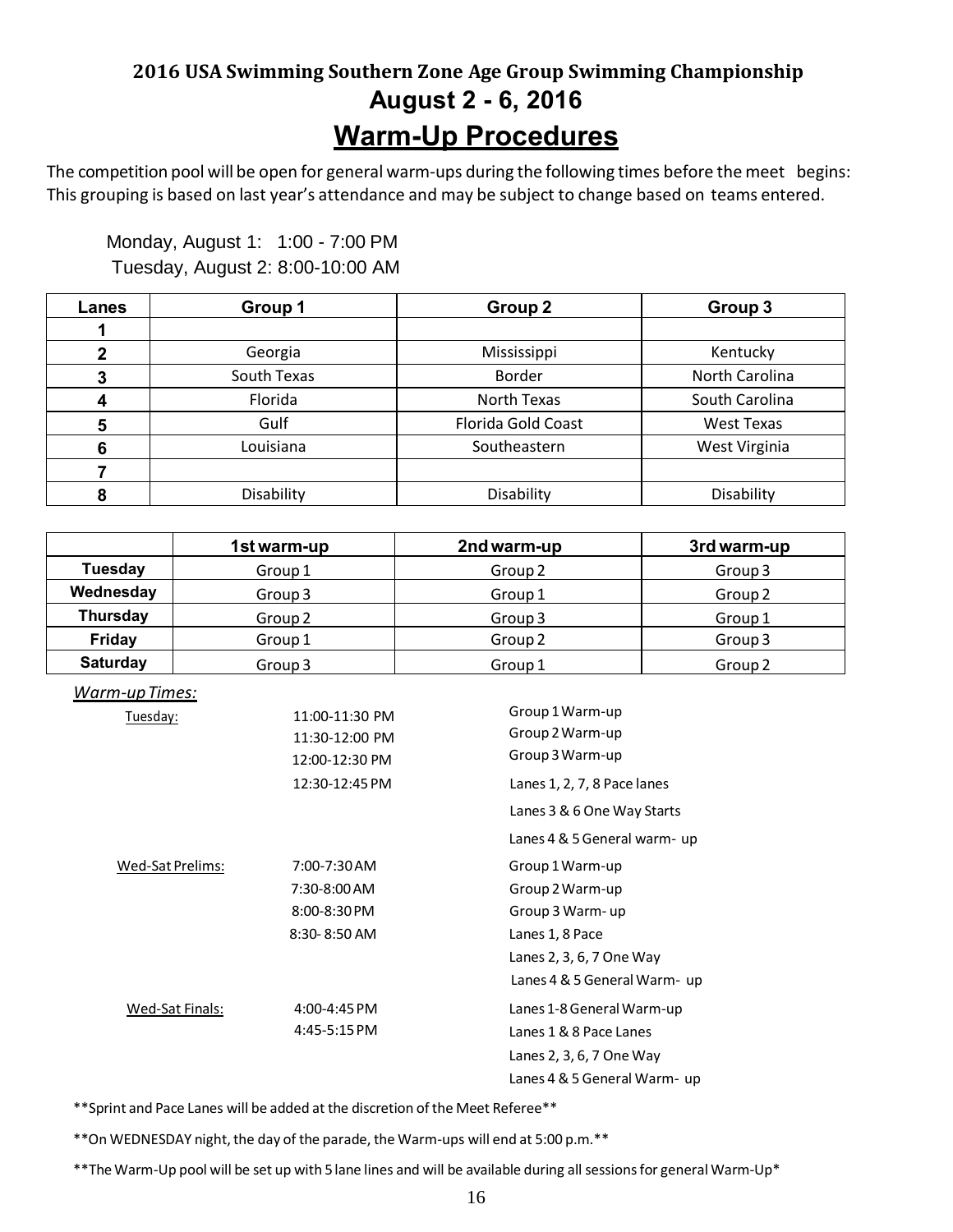### *Safety Guidelines and Warm-up Procedures*

#### A. WARM-UP PROCEDURES

- I. Assigned warm-up Procedures.
	- a. Warm-up lanes and times will be assigned to competing teams based on number of entrants.
	- b. All warm-up activities will be coordinated by the coach(es) supervising that lane
	- c. Dive sprints may be done only under the direct supervision of the coach
- II. Open warm-up procedures.

#### *LANE USE*

| <b>POOL</b> | <b>PUSH/PACE</b> | <b>DIVES/SPRINTS</b> | <b>GENERAL WARMUP</b>  |
|-------------|------------------|----------------------|------------------------|
| 8 Lanes     | and 8            | and                  | <sup>?</sup> through 6 |

- a. The first  $\frac{1}{2}$  of the assigned warm-up time shall be general warm-up for all lanes.
- b. Push/Pace Lanes will push off one or two lengths from starting end.
- c. Sprintlanes are for diving from blocks or for backstroke starts in specified lanes at designated times one way only!
- d. Dive sprints may only be done under the direct supervision of the coach.
- e. There will be no diving in the general warm-up lanes circle swimming only.
- f. No kick boards, pull buoys, or hand paddles may be used.

#### III. SafetyGuidelines

- a. Coaches are responsible for the following:
	- 1. Instructing swimmers regarding safety guidelines and warm-up procedures as they apply to conduct at meets and practices
	- 2. Actively supervising their swimmers throughout the warm-up sessions, at meets, and all practices.
	- 3. Maintaining as much contact with their swimmers AS POSSIBLE, both verbal and visual, throughout the warm-up period.
- b. The host team will be responsible for the following.
	- 1. A minimum of four (4) marshals who report to and receive instructionsfrom the Meet Referee and/or Director shall be on deck during the entire warm-up session(s).
	- 2. Marshals must be members of United States Swimming.
	- 3. Marshals will have authority to remove from the deck for the remainder of a warm-up session, any swimmer or coach found to be in violation of these Procedures.
	- 4 The host team shall provide signs for each lane at both ends of the pool, indicating their designated use during warm-ups.
	- 5 Warm-up times and lane assignments will be published in the meet information and posted atseveral locations around the pool area and the following statement will appear in the meet information: "North Carolina Swimming Safety Guidelines and Warm-up Procedures will be in effect at this meet."
	- 6 An announcer will be on duty for the entire warm-up session to announce lane and/or time changes and to assist with the conduct of the warm-up.
	- 7 Hazardsin locker rooms, on deck, or areas used by coaches, swimmers, or officials will be either removed or clearly marked.

#### B. MISCELLANEOUSNOTES

- I. Backstrokers will ensure that they are not starting at the same time as a swimmer on the blocks. Swimmers shall not step up on the blocks if there is a backstroker waiting to start.
- II. Swimmers shall not jump or dive into the pool to stop another swimmer on a recalled start.
- III. Swimmers are required to exit the pool on completion of their warm-up to allow other swimmers adequate warm-up time. The pool is not for visiting or playing during the warm-up session.
- IV. Warm-up procedures will be enforced for any breaks scheduled during the competition.
- VI. No hand paddles, fins, or kickboards may be used at any time during general, specific, or between warm -ups unless approved by the Referee.

NOTE: Host Clubs, with the consent of the Meet Referee, may modify the time schedule or recommended lane assign- ments depending on *pool configuration, number of swimmers, or other considerations; so long as safety considerations are not compromised. Any such* changes will be announced and/or prominently posted in the pool area. -STSI Safety Guidelines and Warm-up Procedures last Revised 29-SEP-03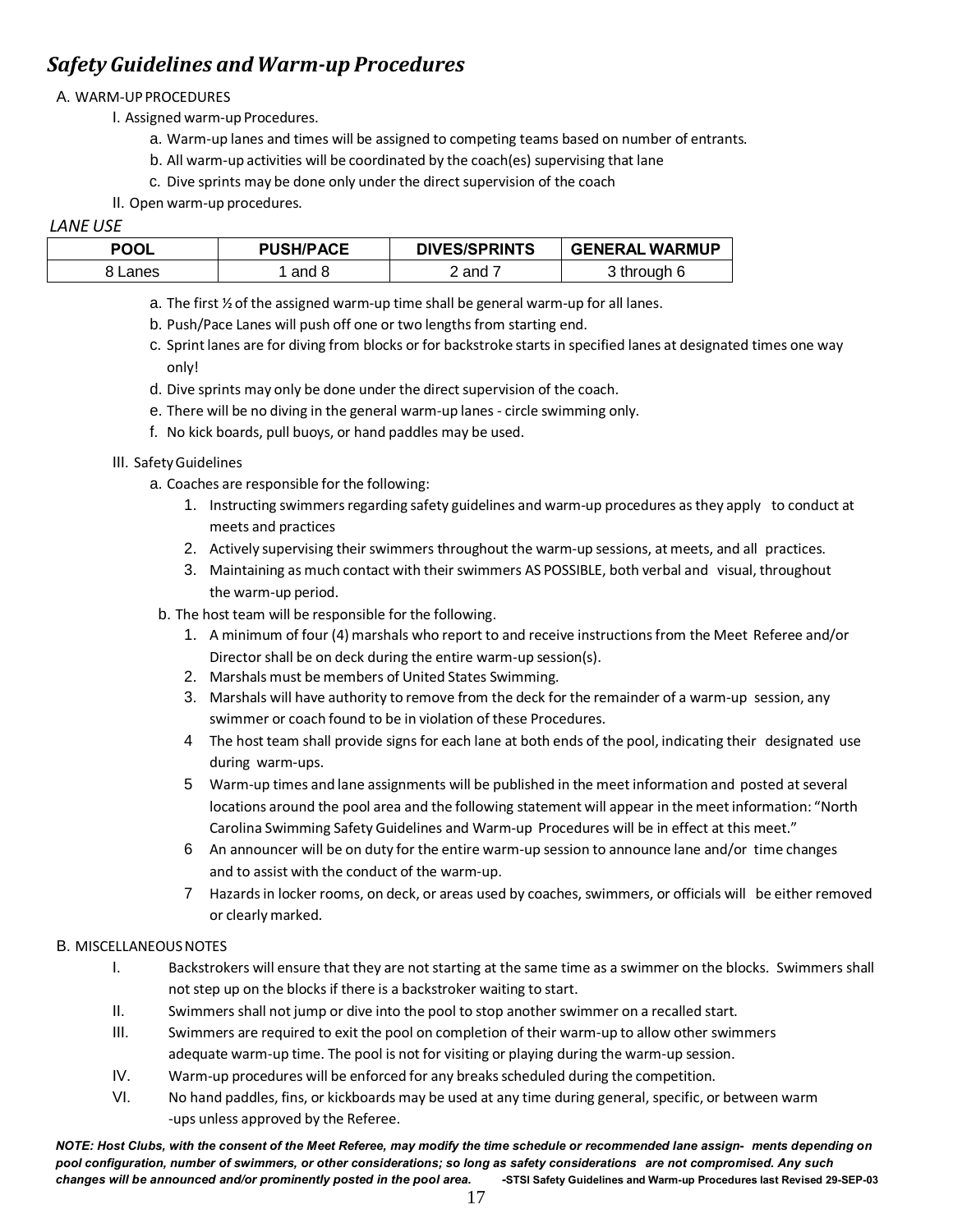# **2016 USA Swimming Southern Zone Age Group Swimming Championship August 2 - 6, 2016 Travel Information**

# **Regional Airports**

Raleigh-Durham International Airport [www.rdu.com](http://www.rdu.com/) 919-840-2123

# **Car Rentals**

Budget Car Rentals **919-840-4781** 800-527-0700 Alamo Car Rentals **Alamo Car Rentals 919-840-0132** 800-327-9633 Hertz Car Rentals 919-840-4875 800-654-3131 Advantage Car Rentals **919-840-2228** 800-777-5500

\*All car rental companies are located at Raleigh –Durham International Airport.

# **In Case of Emergency**

WakeMed Cary Hospital is located within 5 miles of Triangle Aquatic Center at 1900 Kildaire Farm Road, Cary, NC 27518. 919-350-8000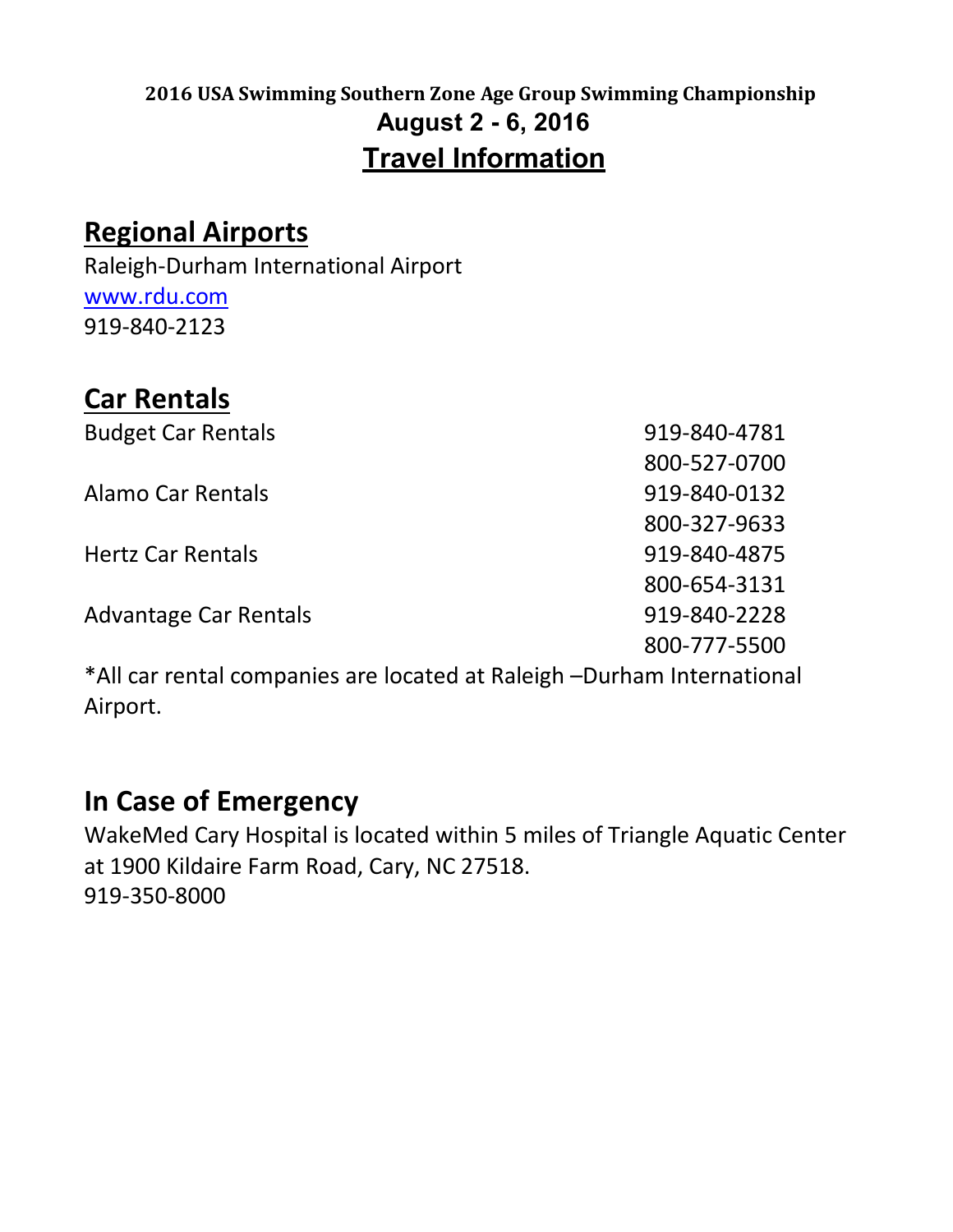## **2016 USA Swimming Southern Zone Age Group Swimming Championship August 2 - 6, 2016 Participant Hotels**

# **Springhill Suites Cary Best Western Plus**

1128 Ledsome Lane 1722 Walnut Street Cary, NC 27511 Cary, NC 27511

Phone #: 919-277-9622 Phone #: 919-277-9031 [www.marriott.com](http://www.marriott.com/) [www.BestWestern.com](http://www.bestwestern.com/)

# **Hampton Inn Check out:**

Cary, NC 27518 **for more attractions,** www.hamptoninn.com information

# **Hyatt Place**

710 Corporate Center Raleigh, NC 27607 Phone #: 919-233-2205 [www.hyatt.com](http://www.hyatt.com/)

201 Ashville Avenue Visit www.visitraleigh.com Phone #: 919-859-5559 restaurants and general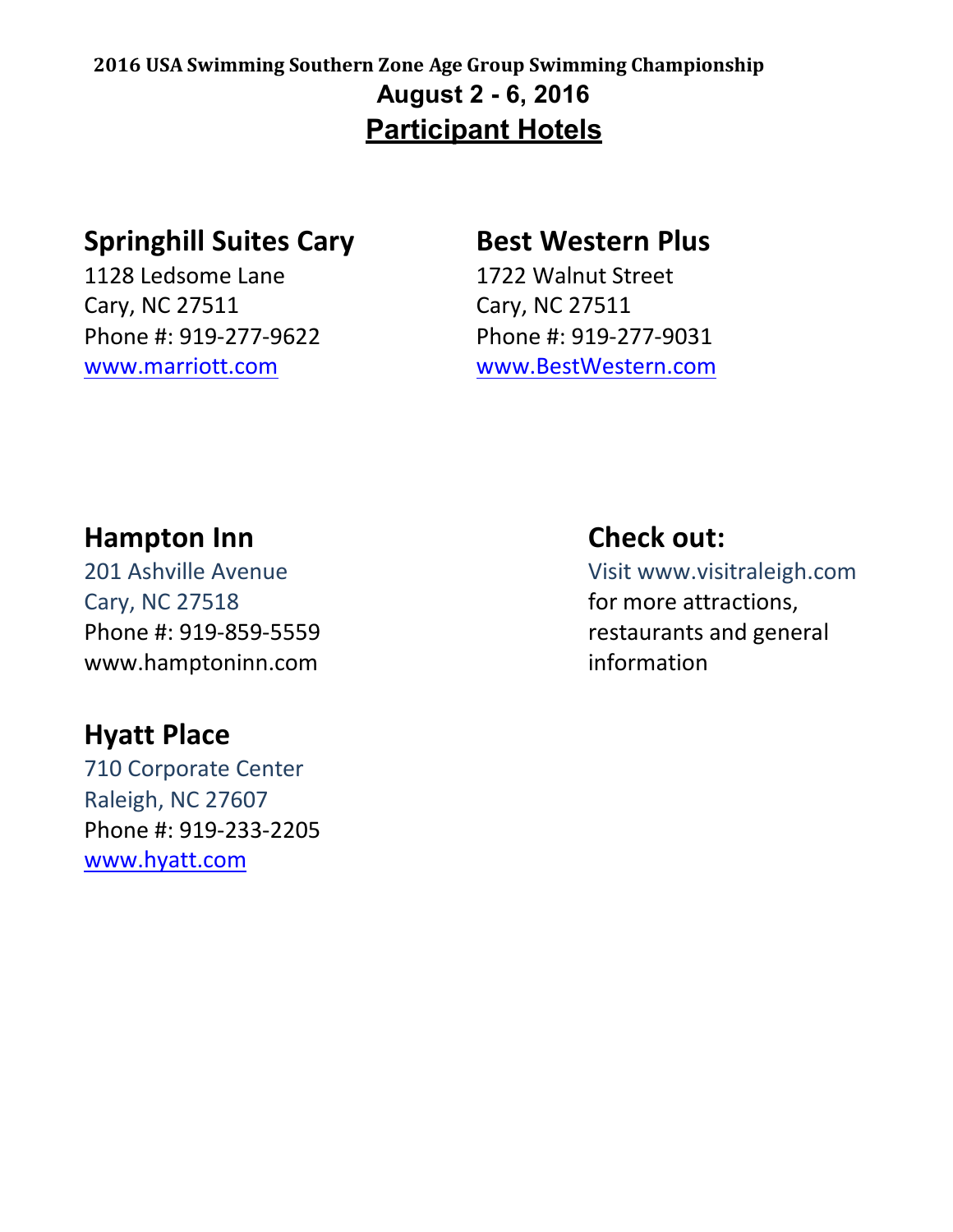Welcome to the Triangle Aquatic Center. We ask that while you are on any of our premises you abide by the following Facility Safety Rules and Regulations and make sure parents, swimmers, and other guests understand the need for safety at all times. Thank you and enjoy your visit.

# **Facility Safety Rules and Policies**

### **Guest Policies and Rules**

- · Smoking and smokeless tobacco is prohibited in or around the building.
- · Outside food and beverages are not allowed in the facility. Food and beverages are not allowed on the pool deck or in the dryland area. Water and sports drinks, however, are permitted in the facility and on the pool deck.
- · Possession of illegal drugs, beer, and alcoholic beverages is prohibited on the premises.
- · Harassment is not tolerated by the Triangle Aquatic Center (TAC). The term "harassment" includes, but is not limited to, slurs, jokes and other verbal, graphic, or physical contact relating to an individual's race, color, sex, religion, national origin, citizenship, age, or handicap. "Harassment" also includes sexual favors, unwelcome or offensive touching, and other verbal, graphic, or physical conduct of a sexual nature.
- · Foul and abusive language is unacceptable.
- · Abuse and/or misuse of TAC property and equipment is unacceptable. Violators will be held financially responsible for damages and losses. Violators will be asked to leave the premises and action may result in entry privileges being suspended or revoked.
- · Guests are only allowed on the TAC premises during facility hours. Violators will be asked to leave the premises and action may result in entry privileges being suspended or revoked.
- · No bare feet allowed outside of locker rooms or swimming pool areas with the exception of organized classes.
- Lockers are for day use only unless a monthly or annual locker rental has been purchased. If a pass has not been purchased, lockers will have the lock cut off and all items will be removed and bagged for pick-up. There will be a two (2) week holding period at which time all items found will be sent to an establishment which collects and resells used merchandise.
- Lockers purchased for monthly or annual use must be used in conjunction with a current swim pass, class registration or swim team registration.
- · Guests are fully responsible for personal items that are lost, stolen, or damaged at TAC. Books, bags, coats, and personal items should be kept in a locker and are not allowed in activity areas. Guests are responsible for bringing their own lock when using the lockers.
- · Guests may not display actions that TAC Staff deem unsportsmanlike or rude.
- · Misuse, moving, or altering any portion of TAC property is prohibited.
- · Persons with infectious diseases are prohibited from using the facility. Open wounds must be covered. No one with an open wound will be allowed in the swimming pools.
- · No child over the age of five (5) may be brought in the locker room of the opposite sex. TAC has provided two (2) unisex restrooms at the end of the completion pool, underneath spectator seating and adjacent to the alternate staircase for your convenience when faced with this situation.
- · For your convenience, a building supervisor is on duty at all times. Any question regarding the facilities or programs can be directed to the supervisor.
- · All persons must register at the front desk before using any portion of the facility.
- The multipurpose room is for use only by pre-approved persons.
- · A telephone is available in the lobby for public use. All other phones are reserved for TAC business purposes.
- Guests and visitors shall abide by the rules and regulations of the Triangle Aquatic Center. People found in violation of these rules may have their TAC privileges suspended or revoked.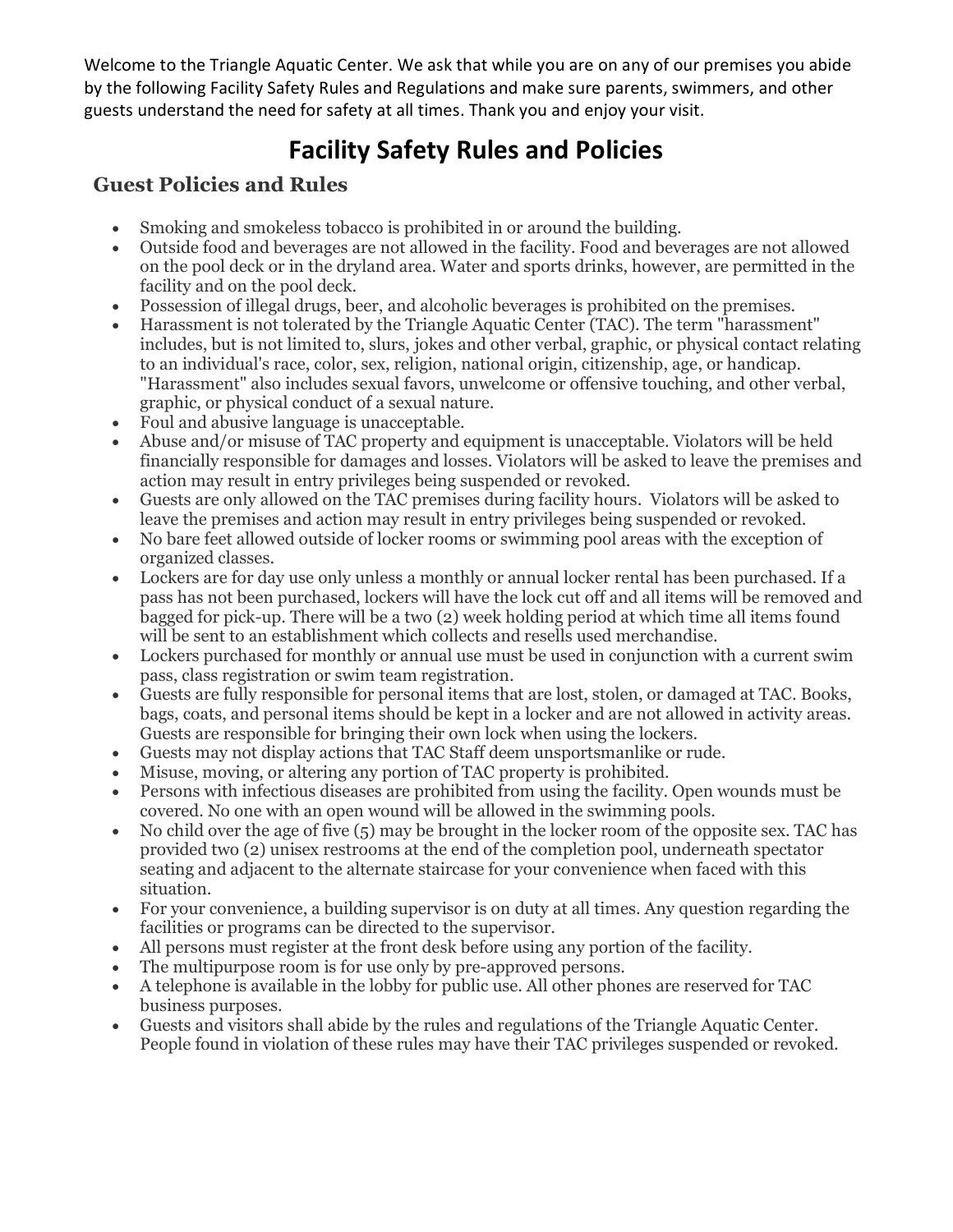### **Weather Policy**

- · In the event that severe weather approaches the area, the Curran Aquatic Center staff will closely monitor local radar and weather reports. If necessary, the pools will be closed and guests will be asked to exit the water. The facility will remain open until conditions allow for reopening the pools.
- · When and if severe weather will affect pool operations is impossible to predict. Therefore, Curran Aquatic Center staff cannot predict whether the pools will be closed when severe weather is predicted, nor can they predict when the pools will reopen after a severe weather closure. Decisions will be made on a case by case basis by facility staff. If the pools have closed, Curran Aquatic Center staff will reopen them as soon as weather conditions allow.

### **Sanitary Rules**

- · A cleansing shower should be taken before entering the pools and before returning to the pools after the use of the restroom in any way.
- Children three (3) years of age and under must wear swim diapers. All other diapers are prohibited in all TAC pools.
- · A person with Band-Aids, blisters, cuts, rashes, stitches, and/or communicable diseases is prohibited from using all TAC pools.
- · All accidents, however minor, must be reported to the lifeguard on duty.

**Deck Pass Requirements**: Only participants, coaches, event administrators, and event volunteers are allowed on the pool deck. Deck pass credentials must be worn at all times.

All spectators will be prohibited from seating on the deck. Participants and spectators are **not** allowed to lean or stand in front of the rails blocking the view of seated spectators.

Each competing team is permitted one temporary banner, placed at the discretion of the Facility Mgr or Meet Director. Team Banners must not exceed 5'x8'.

Teams are expected to clean up their respective areas at the conclusion of each session.

Participating in any activity that can be interpretive or described as "risky" or "horseplay" is prohibited.

The use of flash photography or making noise at the start of any race is prohibited. Other noise makers are prohibited.

Blocking or restricting the fire lanes or emergency exits is strictly prohibited.

Expressions of physical or verbal abuse to any staff member or other user of the facility will not be allowed.

Triangle Aquatic Center is not responsible for lost or stolen items.

Designated security personnel are empowered to enforce any and all regulations of Triangle Aquatic Center.

Your safety is our biggest concern. Our safety staff will have on lifeguard shirts and will be available to assist you with any needs. Let them know of any safety issues you detect and please follow all requests for safety first.